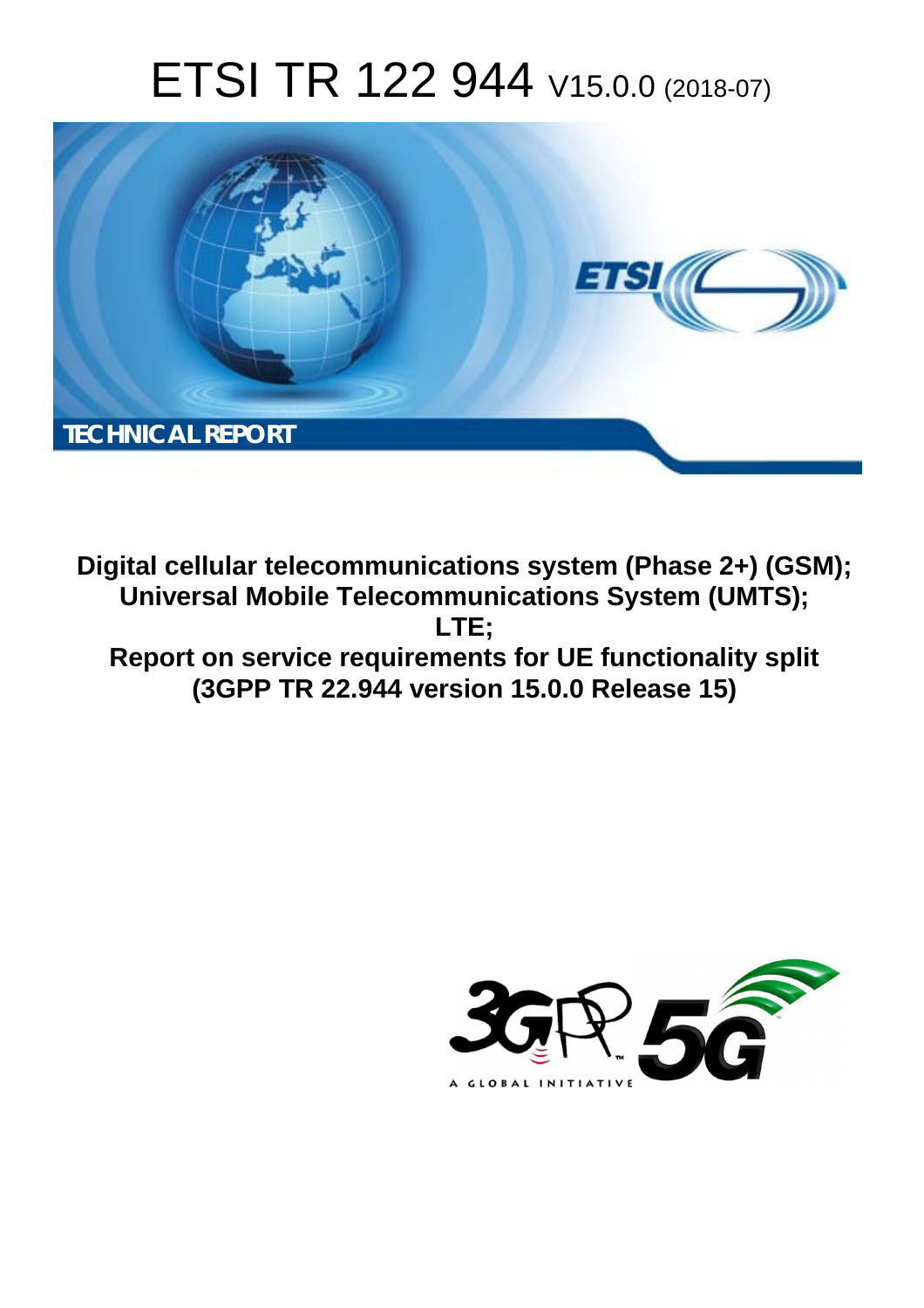Reference

RTR/TSGS-0122944vf00

Keywords GSM,LTE,UMTS

### *ETSI*

### 650 Route des Lucioles F-06921 Sophia Antipolis Cedex - FRANCE

Tel.: +33 4 92 94 42 00 Fax: +33 4 93 65 47 16

Siret N° 348 623 562 00017 - NAF 742 C Association à but non lucratif enregistrée à la Sous-Préfecture de Grasse (06) N° 7803/88

### *Important notice*

The present document can be downloaded from: <http://www.etsi.org/standards-search>

The present document may be made available in electronic versions and/or in print. The content of any electronic and/or print versions of the present document shall not be modified without the prior written authorization of ETSI. In case of any existing or perceived difference in contents between such versions and/or in print, the only prevailing document is the print of the Portable Document Format (PDF) version kept on a specific network drive within ETSI Secretariat.

Users of the present document should be aware that the document may be subject to revision or change of status. Information on the current status of this and other ETSI documents is available at <https://portal.etsi.org/TB/ETSIDeliverableStatus.aspx>

If you find errors in the present document, please send your comment to one of the following services: <https://portal.etsi.org/People/CommiteeSupportStaff.aspx>

### *Copyright Notification*

No part may be reproduced or utilized in any form or by any means, electronic or mechanical, including photocopying and microfilm except as authorized by written permission of ETSI. The content of the PDF version shall not be modified without the written authorization of ETSI. The copyright and the foregoing restriction extend to reproduction in all media.

> © ETSI 2018. All rights reserved.

**DECT**TM, **PLUGTESTS**TM, **UMTS**TM and the ETSI logo are trademarks of ETSI registered for the benefit of its Members. **3GPP**TM and **LTE**TM are trademarks of ETSI registered for the benefit of its Members and of the 3GPP Organizational Partners. **oneM2M** logo is protected for the benefit of its Members.

**GSM**® and the GSM logo are trademarks registered and owned by the GSM Association.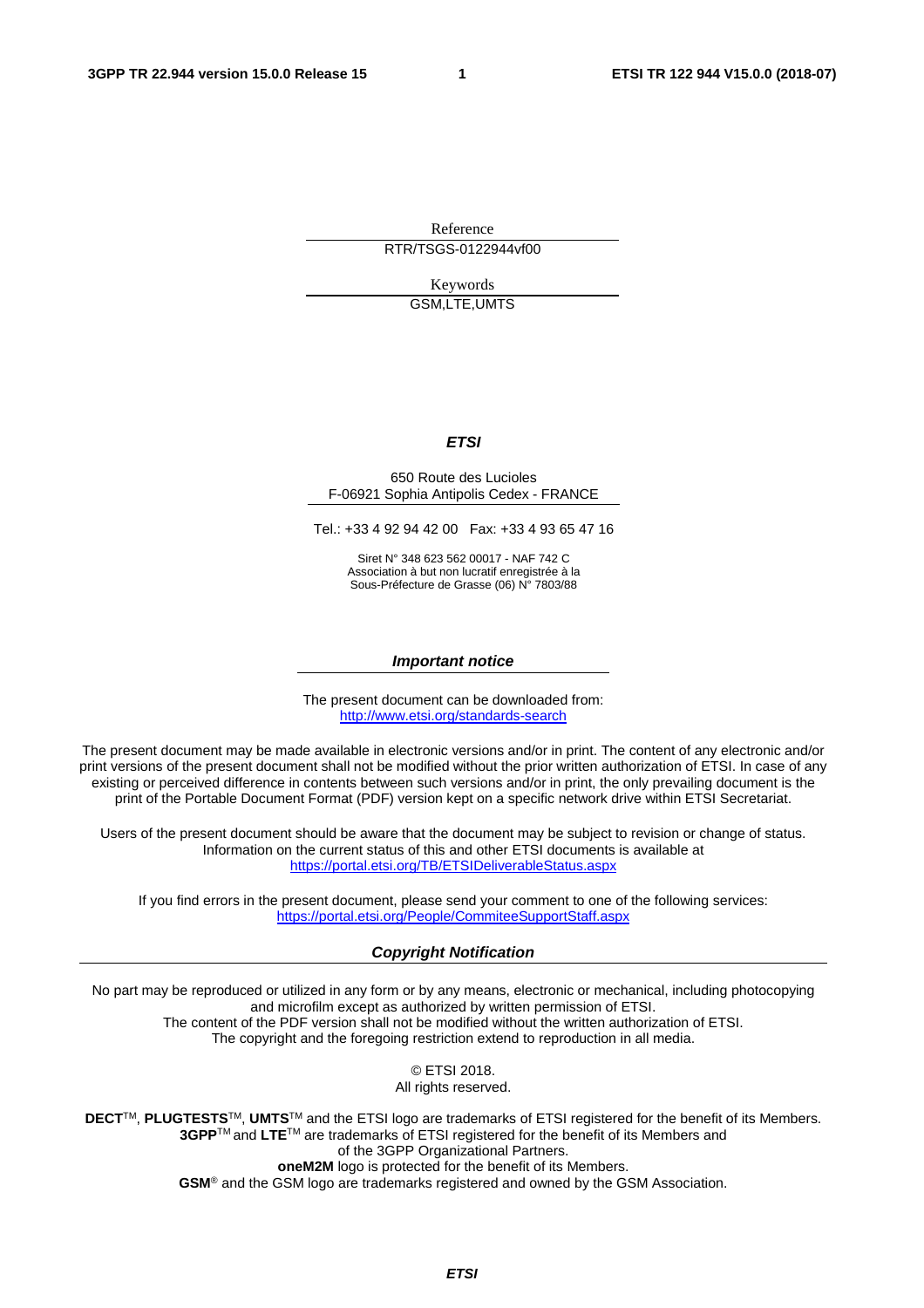## Intellectual Property Rights

### Essential patents

IPRs essential or potentially essential to normative deliverables may have been declared to ETSI. The information pertaining to these essential IPRs, if any, is publicly available for **ETSI members and non-members**, and can be found in ETSI SR 000 314: *"Intellectual Property Rights (IPRs); Essential, or potentially Essential, IPRs notified to ETSI in respect of ETSI standards"*, which is available from the ETSI Secretariat. Latest updates are available on the ETSI Web server ([https://ipr.etsi.org/\)](https://ipr.etsi.org/).

Pursuant to the ETSI IPR Policy, no investigation, including IPR searches, has been carried out by ETSI. No guarantee can be given as to the existence of other IPRs not referenced in ETSI SR 000 314 (or the updates on the ETSI Web server) which are, or may be, or may become, essential to the present document.

### **Trademarks**

The present document may include trademarks and/or tradenames which are asserted and/or registered by their owners. ETSI claims no ownership of these except for any which are indicated as being the property of ETSI, and conveys no right to use or reproduce any trademark and/or tradename. Mention of those trademarks in the present document does not constitute an endorsement by ETSI of products, services or organizations associated with those trademarks.

## Foreword

This Technical Report (TR) has been produced by ETSI 3rd Generation Partnership Project (3GPP).

The present document may refer to technical specifications or reports using their 3GPP identities, UMTS identities or GSM identities. These should be interpreted as being references to the corresponding ETSI deliverables.

The cross reference between GSM, UMTS, 3GPP and ETSI identities can be found under [http://webapp.etsi.org/key/queryform.asp.](http://webapp.etsi.org/key/queryform.asp)

## Modal verbs terminology

In the present document "**should**", "**should not**", "**may**", "**need not**", "**will**", "**will not**", "**can**" and "**cannot**" are to be interpreted as described in clause 3.2 of the [ETSI Drafting Rules](https://portal.etsi.org/Services/editHelp!/Howtostart/ETSIDraftingRules.aspx) (Verbal forms for the expression of provisions).

"**must**" and "**must not**" are **NOT** allowed in ETSI deliverables except when used in direct citation.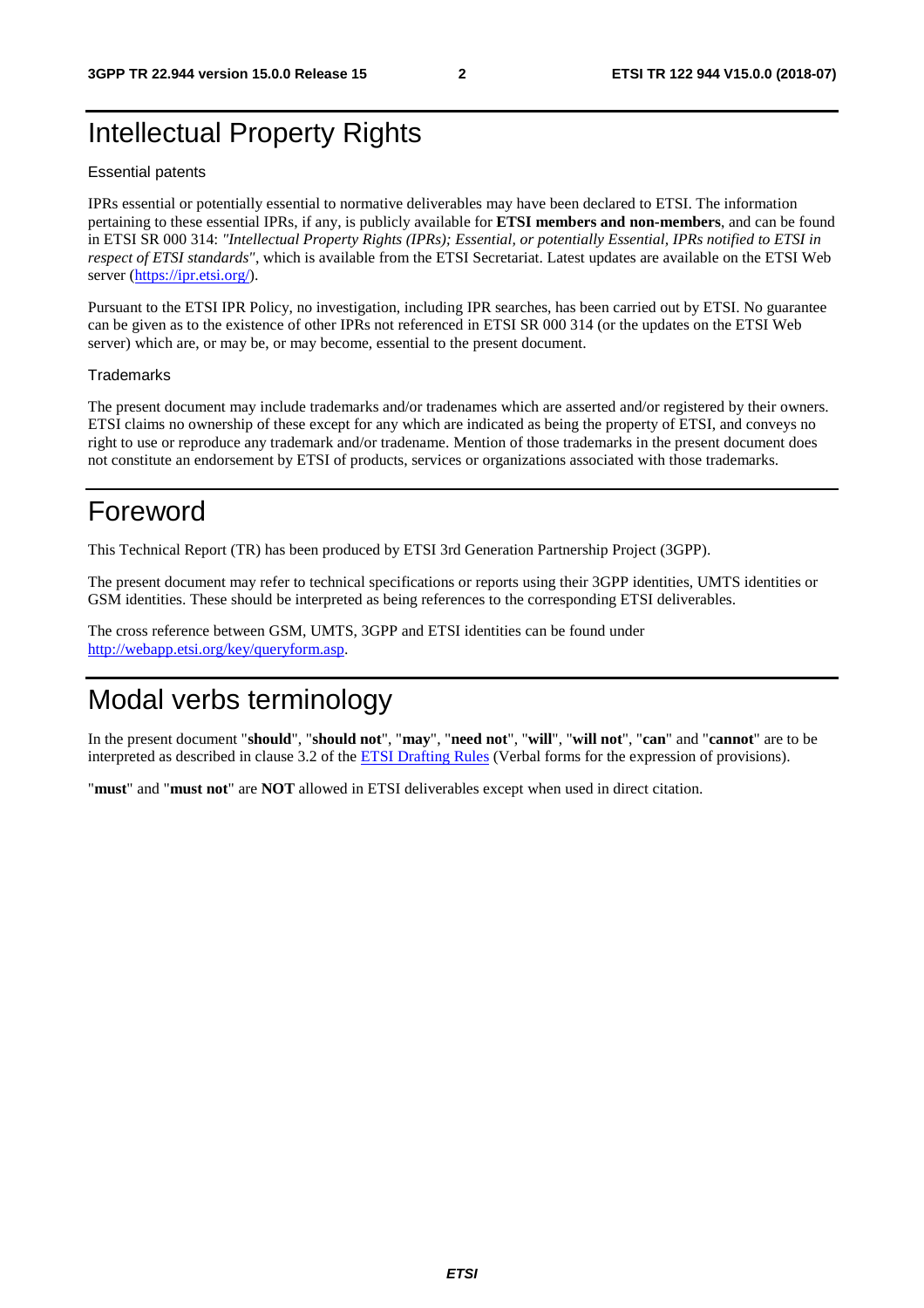ETSI TR 122 944 V15.0.0 (2018-07)

## Contents

| 1               |  |                                                                     |  |  |  |  |
|-----------------|--|---------------------------------------------------------------------|--|--|--|--|
| $\overline{2}$  |  |                                                                     |  |  |  |  |
| 3               |  |                                                                     |  |  |  |  |
| 3.1<br>3.2      |  |                                                                     |  |  |  |  |
| $\overline{4}$  |  |                                                                     |  |  |  |  |
| 4.1             |  |                                                                     |  |  |  |  |
| 4.2             |  |                                                                     |  |  |  |  |
| 4.3             |  |                                                                     |  |  |  |  |
| 5               |  |                                                                     |  |  |  |  |
| 5.1             |  |                                                                     |  |  |  |  |
| 5.2             |  |                                                                     |  |  |  |  |
| 5.3             |  |                                                                     |  |  |  |  |
| 5.3.1           |  |                                                                     |  |  |  |  |
| 5.3.2<br>5.4    |  |                                                                     |  |  |  |  |
|                 |  |                                                                     |  |  |  |  |
| Annex A:        |  |                                                                     |  |  |  |  |
| <b>Annex B:</b> |  | Scenarios for possible functionality split for the Circuit domain13 |  |  |  |  |
| Annex C:        |  |                                                                     |  |  |  |  |
|                 |  |                                                                     |  |  |  |  |

 $\mathbf{3}$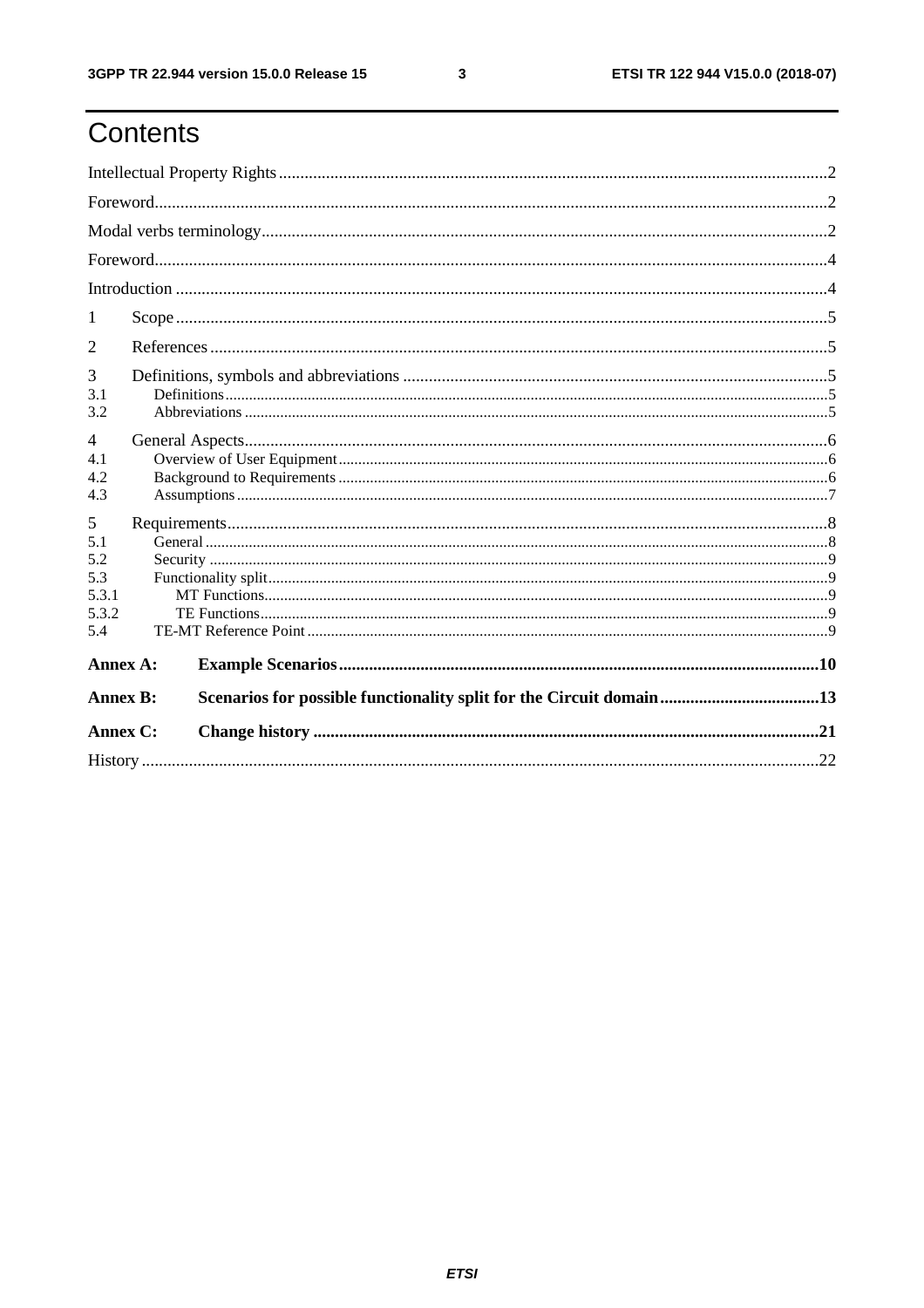## Foreword

This Technical Report has been produced by the 3rd Generation Partnership Project (3GPP).

The contents of the present document are subject to continuing work within the TSG and may change following formal TSG approval. Should the TSG modify the contents of the present document, it will be re-released by the TSG with an identifying change of release date and an increase in version number as follows:

Version x.y.z

where:

- x the first digit:
	- 1 presented to TSG for information;
	- 2 presented to TSG for approval;
	- 3 or greater indicates TSG approved document under change control.
- y the second digit is incremented for all changes of substance, i.e. technical enhancements, corrections, updates, etc.
- z the third digit is incremented when editorial only changes have been incorporated in the document.

## Introduction

The future environment will be characterised by features such as multimedia services and the convergence of 3GPP systems and the Internet. In this environment the total User Equipment used to access 3GPP services may be implemented over a number of physical devices. For example the User Equipment may include a PC or PDA with appropriate client software as well as a separate module containing radio protocols and other elements. These cases are referred to under the term "UE Functionality Split" or just "UE Split".

This report identifies scenarios and requirements for UE Functionality Split.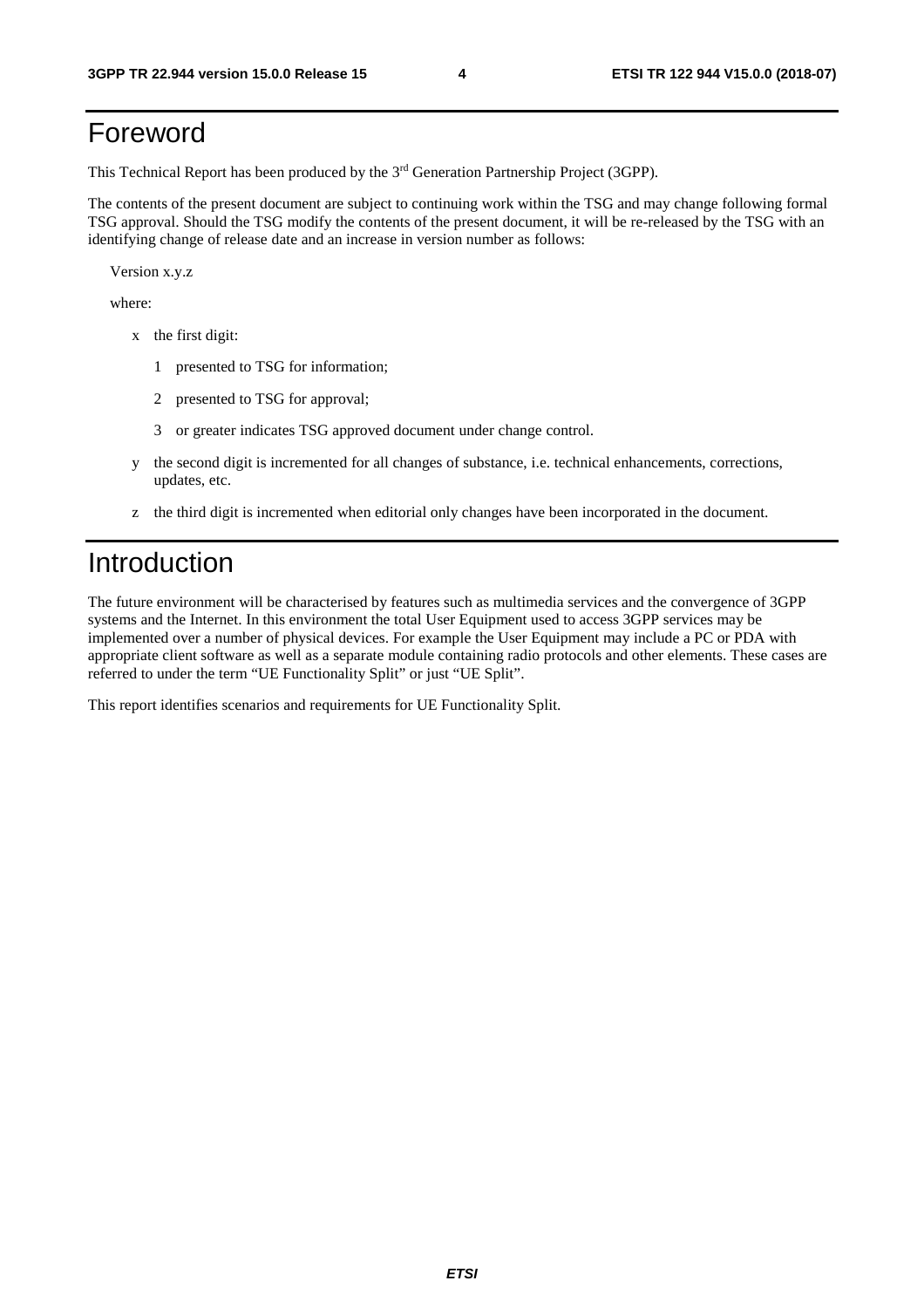## 1 Scope

This report identifies scenarios and requirements for UEs with functionality split over multiple devices. Scenarios that are required to be supported in the standard are defined in detail. The requirements in this report should enable interoperability between user equipment components from different vendors. This report is not intended to identify all possible or permitted functionality splits. Certain splits of functionality may be prohibited for security or other reasons. This report does not identify all prohibited scenarios.

## 2 References

The following documents contain provisions which, through reference in this text, constitute provisions of the present document.

- References are either specific (identified by date of publication, edition number, version number, etc.) or non-specific.
- For a specific reference, subsequent revisions do not apply.
- For a non-specific reference, the latest version applies. In the case of a reference to a 3GPP document (including a GSM document), a non-specific reference implicitly refers to the latest version of that document *in the same Release as the present document*.
- [1] 3GPP TS 21.905: "Vocabulary for 3GPP Specifications".
- [2] 3GPP TS 22.060: "General Packet Radio Service (GPRS); Service Description; Stage 1".
- [3] 3GPP TS 22.228: "Service Requirements for the IP Multimedia; Core Network Subsystem; Stage 1".
- [4] 3GPP TS 23.101: "General UMTS Architecture".
- [5] 3GPP TS 24.002: "GSM-UMTS Public Land Mobile Network (PLMN) access reference configuration".

## 3 Definitions, symbols and abbreviations

## 3.1 Definitions

**User Equipment Combination:** All the user equipment that is connected and used together in a particular scenario. For example a user equipment combination may consist of an MT and all the TEs that are connected to that MT.

**User Equipment Component:** Any one of a number of separate components of user equipment. User equipment components include MTs and TEs.

## 3.2 Abbreviations

For the purposes of the present document, the following abbreviations apply:

| <sub>CC</sub> | Call Control                                      |
|---------------|---------------------------------------------------|
| <b>CCC</b>    | Call Control Client                               |
| <b>CS</b>     | Circuit Switched                                  |
| DT            | Data Termination                                  |
| <b>IMEI</b>   | International Mobile Station Equipment Identities |
| <b>IMS</b>    | IP Multimedia Core Network Subsystem              |
| <b>IMSI</b>   | International Mobile Subscriber Identifier        |
| <b>IPAF</b>   | <b>IP</b> Adaptation Function                     |
| <b>IMC</b>    | <b>IMS</b> Media Coding                           |
| <b>IPDT</b>   | <b>IP</b> Data Termination                        |
| <b>ISIM</b>   | <b>IMS SIM</b>                                    |
| LAN           | Local Area Network                                |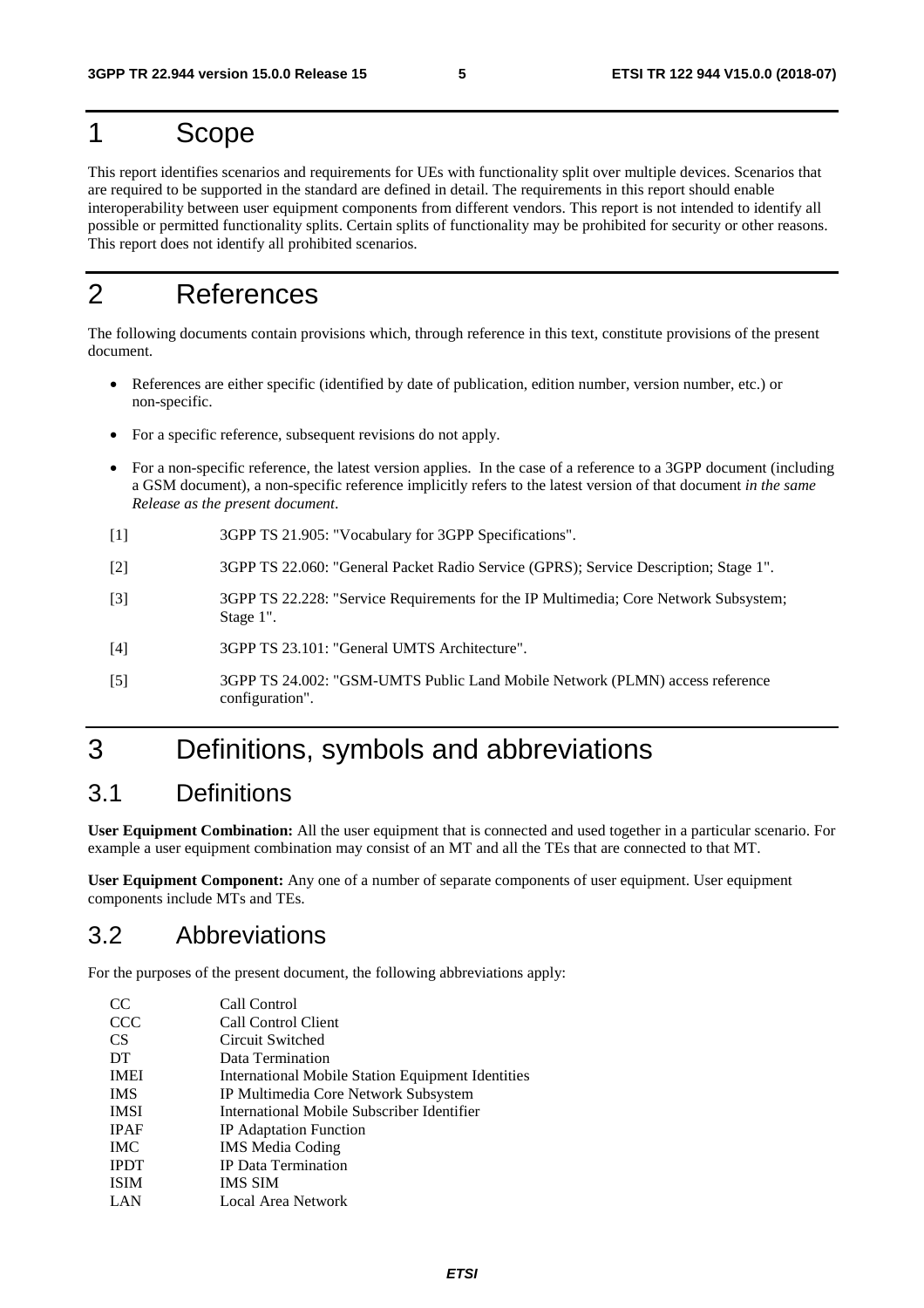| MAC         | Medium Access Control                  |
|-------------|----------------------------------------|
| MМ          | <b>Mobility Management</b>             |
| MT          | Mobile Terminal                        |
| PC          | Personal Computer                      |
| <b>PCM</b>  | <b>Pulse Code Modulation</b>           |
| <b>PDP</b>  | Packet Data Protocol                   |
| PDA         | Personal Digital Assistant             |
| PS          | Packet Switched                        |
| RAN         | Radio Access Network                   |
| <b>RR</b>   | Radio Resource                         |
| SС          | SIP client                             |
| <b>SIM</b>  | Subscriber Identity Module             |
| SМ          | <b>Session Management</b>              |
| SMC         | <b>Session Management Client</b>       |
| <b>TAF</b>  | <b>Terminal Adaptation Function</b>    |
| TE          | <b>Terminal Equipment</b>              |
| <b>TMSI</b> | Temporary Mobile Subscriber Identifier |
| UE          | User Equipment                         |
| <b>UICC</b> | <b>UMTS</b> Integrated Circuit Card    |
| <b>USIM</b> | UMTS SIM                               |
|             |                                        |

## 4 General Aspects

## 4.1 Overview of User Equipment

3GPP user equipment may take many forms. One case is that all the user equipment is integrated in to a single physical device. This report deals with cases where several different components make up the whole user equipment combination. An example is illustrated below. This illustration is only meant to introduce concepts and not imply any limitations or physical form for user equipment.



User Equipment Combination

### **Figure 1: User Equipment Combination**

The user equipment combination contains at least one MT and may also contain one or more TEs.

## 4.2 Background to Requirements

The support of UE-functionality split in 3GPP should aim to exploit technology trends and to promote the convergence of 3GPP technologies with Internet and computing technologies. The objective of this report is to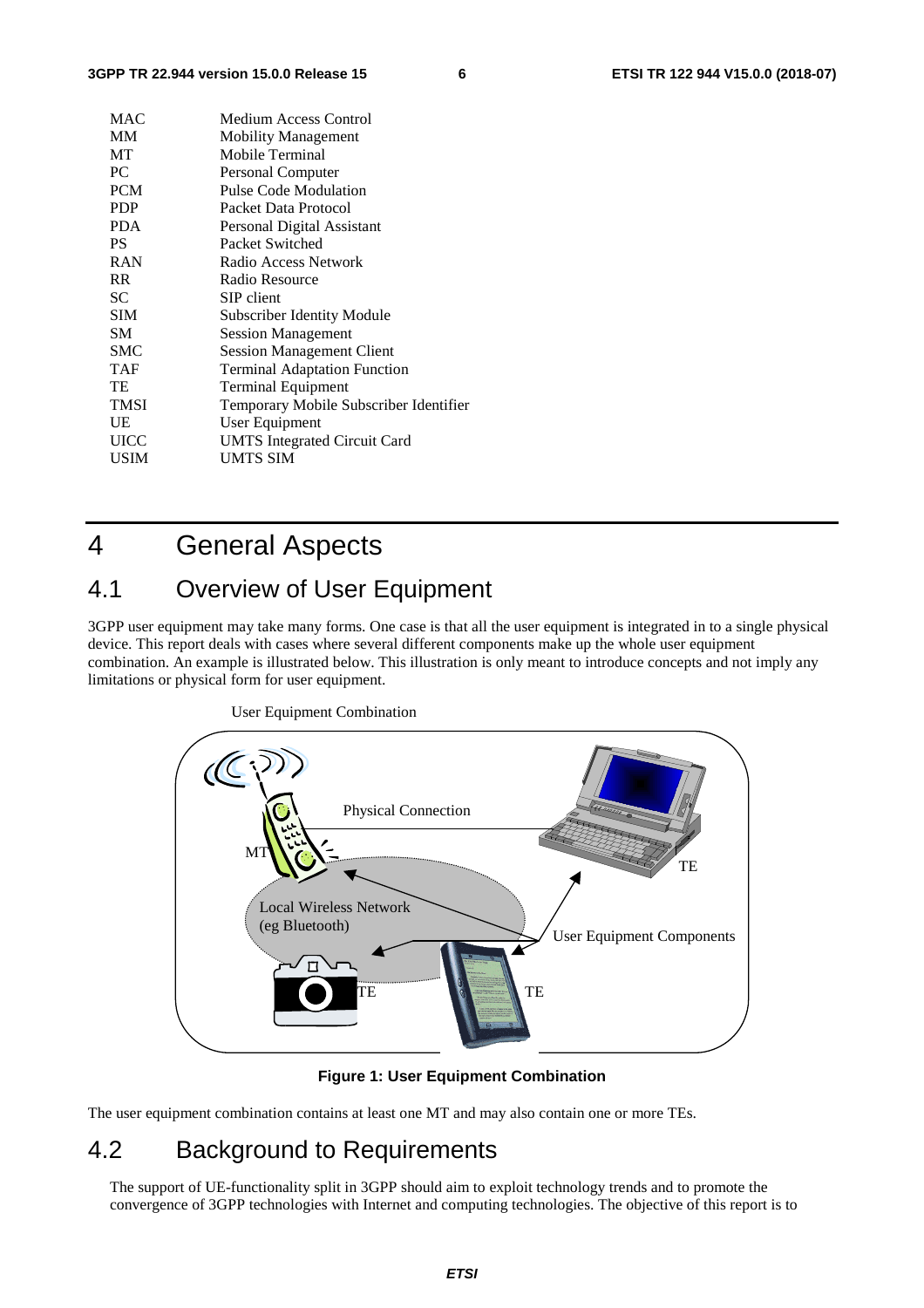identify a scenario which is seen as being particularly important for the success of the 3GPP system. The scenario should:

- correspond to likely physical scenario for available equipment
- offer attractive commercial opportunities
- be simple enough to allow requirements capture and technical specifications to be completed
- align with other standards (e.g. Bluetooth, PC-Card) and common industry practice (e.g. major operating systems) where appropriate

Allowing some 3GPP related applications to be implemented on TEs separate from the MT offers advantages such as:

- Ability for applications to evolve without changing hardware or firmware. This will improve service velocity.
- Ability of 3GPP applications to integrate with a user's other business, entertainment and communications tools.
- Allowing 3GPP applications to take advantage of the physical characteristics of computer (e.g. large display, memory, processing power)
- Ability to use hardware built into the TE (eg speaker, microphone) for input and output.
- Integration of emerging wireless LAN technologies (e.g. Bluetooth, 802.11b) with 3GPP networks

This will facilitate the development of applications in the TE that use 3GPP services independently of the specific 3GPP defined radio module being used. For example the application developer should not need to write different applications for 3GPP defined radio modules made by different vendors.

The scenario considered is shown in Figure 1. In this case, multiple independent applications that are possibly being used by independent users employ one subscription and its information is stored in one UICC as shown in Fig. 1. The user(s) identity is possibly different from the subscribers' identity.



### **Figure 2: Multiple applications and/or users with one subscriber identity.**

Note: The single TE associated with a single MT scenario is a special case of this scenario.

In this case the restriction is that only a single subscription on the UICC may be active. In this release a subscription consists of a SIM/USIM for non-IMS subscribers or a ISIM/USIM pair for IMS subscribers.

Examples of where scenario 1 is useful include:

- A PC or PDA contains a 3GPP defined radio module to allow it to access 3GPP services. The module may be a (semi)permanent part of the PC or PDA (similar to an embedded modem) or a removable module such as a PC card.

## 4.3 Assumptions

The following assumptions are made: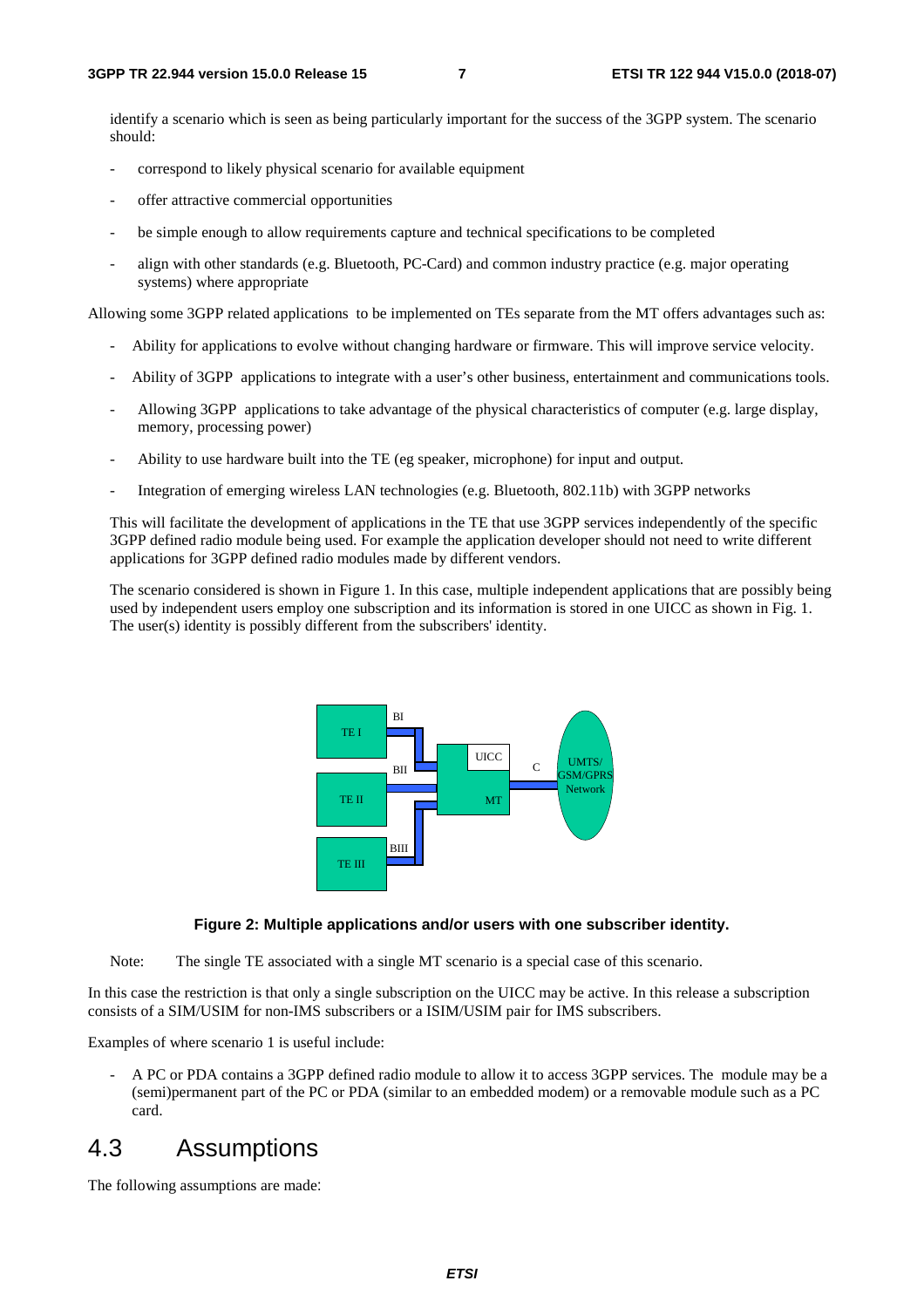- a The transport link between the TE and MT functions of the UE is not necessarily secure.
- b A SIM/USIM application resident on a UICC is required to access the 3GPP system . Only a single USIM on a UICC can be active at any time (multiple USIMs can be located on a UICC).
- c Charging is linked to one particular USIM.
- d The secret key and the authentication algorithm cannot be transferred out from the USIM.
- e The UICC must be present during the entire duration of the call. Periodic UICC presence detection is mandatory during a call.
- f Requirements identified in [3] regarding the ISIM must be fulfilled.
- *Note: In particular the following requirement from [3] is relevant:* "For this release of UE-split the USIM and the ISIM shall reside on the same UICC (i.e., the ISIM application shall require the presence of a USIM application on the same UICC). This shall not preclude the possibility in later releases of having an ISIM in a UICC that does not contain a USIM."
- Note: The following maybe later moved into an appropriate stage 2 document if considered necessary. The functionality split required in this case corresponds to generic way computers treat other types of network interface cards. In this configuration the basic 3GPP protocols are implemented in the 3GPP defined radio module (see figure below). The computer contains the following elements:
- *driver software to control the 3GPP radio module and interface it to the computer operating system*
- software applications using network protocols (such as IP) which are routed to other computers via the card.



**Figure 3: Assumed Topology** 

## 5 Requirements

Requirements are identified for only the single active subscription for each TE-MT combination case. Requirements for the other more general cases may be added in later releases.

## 5.1 General

- 1 The functionality split proposed applies to Circuit Switched (CS) domain.
- 2 The functionality split proposed applies to the Packet Switched (PS) domain.
- 3 The user should be able to control which MTs and TEs are part of their user equipment combination.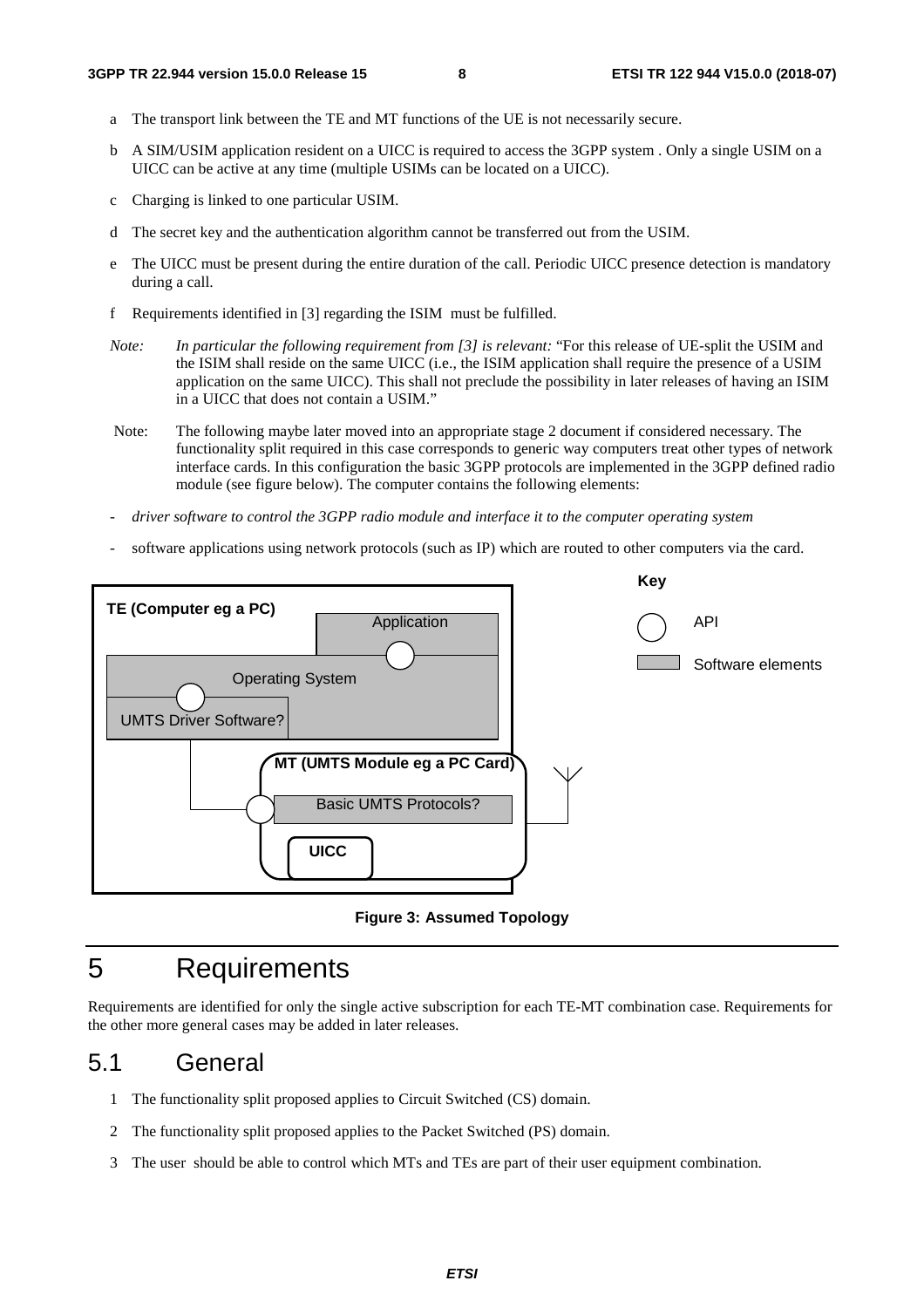- 4 A standardized API for access to capabilities provided by an MT (TE) towards a TE (MT) across Operating Systems must be provided.
- 5 It must be possible to develop applications in the TE that use 3GPP services independently of the specific 3GPP defined radio module being used. For example the application developer should not need to write different applications for 3GPP defined radio modules made by different companies.
- 6 Control over those radio aspects as currently available with AT commands should be provided to the TE by the MT. Access to additional functions is not required.
- 7. Call control signalling (e.g. IMS SIP signalling) must not be run transparently through the MT by the TE in this Release. [Note: This requirement is FFS currently under review.].

## 5.2 Security

- 1. IMEI must be collocated with Mobility Management functions.
- 2. The USIM/SIM and if relevant the ISIM application must be a part of the MT.
- 3. The architecture for UE Functionality Split must provide a solution with equivalent or better security than the integrated (non-split) UE architecture. Particular attention should be paid to the origination point of call control signalling to ensure that the TE does not insert false information without detection in the MT or the network.
- 4. Access to any parts of the network must not be given to unauthorised entities.

## 5.3 Functionality split

## 5.3.1 MT Functions

- 1 Radio attachment to the 3GPP network.
- 2 Authenticating subscription(s) (including IMS subscription).
- 3 Communicating with the application(s) resident on the UICC on behalf of the TE.
- 4 Creation/activation/deactivation of additional PDP contexts on demand from a TE.
- 5 Transceiving PS data across the appropriate Radio Access Bearers with the RAN
- 6 Security
- 7 Call control (including call control for IMS) [Note: This requirement is FFS.]
- 8 Mobility Management function. Given this requirement, all relevant security-related identities (IMEI, IMSI, TMSI, etc.) must be located on the MT or UICC.

## 5.3.2 TE Functions

- 1 Control of hardware in the TE (speaker, microphones, video cameras, displays, etc.)
- 2 Access to services and capabilities provided by the MT. [Note: The services and capabilities provided by the MT which can be accessed by the TE are FFS].
- 3 Call control [Note: This requirement is FFS.]

## 5.4 TE-MT Reference Point

1. The interface between a TE and an MT uses the 27.007 and 27.005 AT command set. [Editor's Note: Additional functionality may be added in the future.]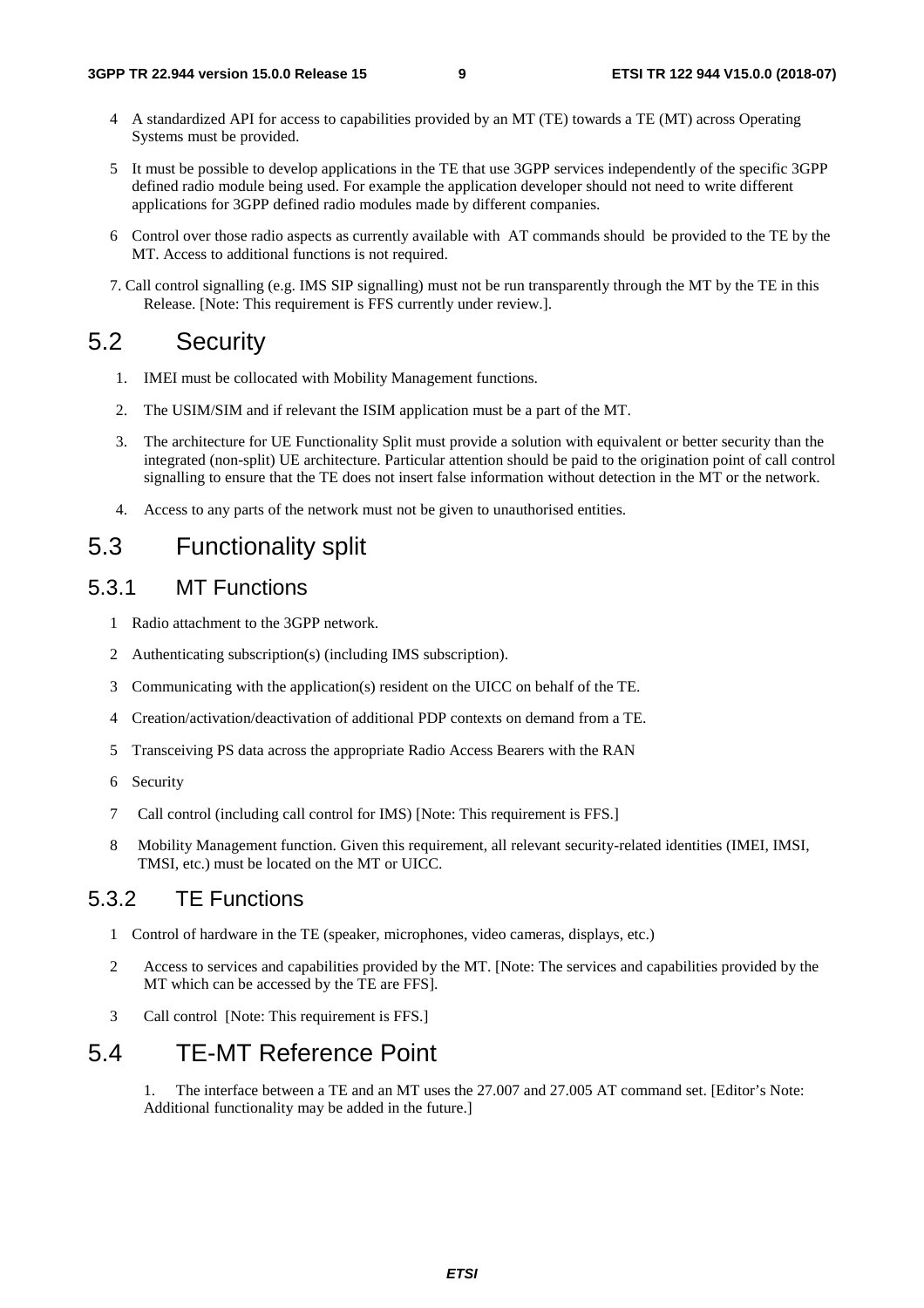## Annex A: Example Scenarios

These scenarios were studied and deferred to a later release. They are not enabled by the requirements outlined in this TR.

### **Scenario 2**

In this case, multiple SIM/USIM applications are stored on the MT on a single UICC. Each application (that may be associated with its own unique user) has its own unique SIM/USIM associated with it. The billing is associated with the subscriber's identity stored in the SIM/USIM.



### **Figure 1 - Multiple users, multiple "borrowed" subscriber identities.**

Editors Note: Release 99 allows multiple USIMs stored to be stored on a UICC but they cannot be all active at the same time. In Release 4, the support of logical channels on the UICC enables multiple USIM activation. However, for any registered UICC it is assumed that only one SIM/USIM can be active at any given time.

The scenarios discussed above can be divided into two categories based on the number of simultaneously active subscriptions per user equipment configuration. Scenario 1 and Scenario 2 are examples of cases where there is a single active subscription per UE. This implies that for these scenarios:

- 1) The user equipment combination shall contain only one active SIM/USIM.
- 2) The user equipment combination shall contain only one active MT.
- 3) All MTs and TEs in a particular user equipment combination shall be treated by the 3GPP system as being under the responsibility of the subscription identified by the active SIM/USIM. All charges made by 3GPP shall be directed to the subscriber identified by the SIM/USIM.
- Note: It is possible that charges that are not related to the 3GPP subscription may be treated differently for different TEs in the same user equipment combination. For example a user on a TE may access an Internet service which charges them based on a credit-card or a subscription that is not associated with 3GPP.
- Note: If a 3GPP subscriber permits a TE to be connected to their user equipment combination they shall be willing to accept any charges as a result of this. This is similar to the situation where you lend your phone to another person to allow them to make a call.

### **Scenario 3**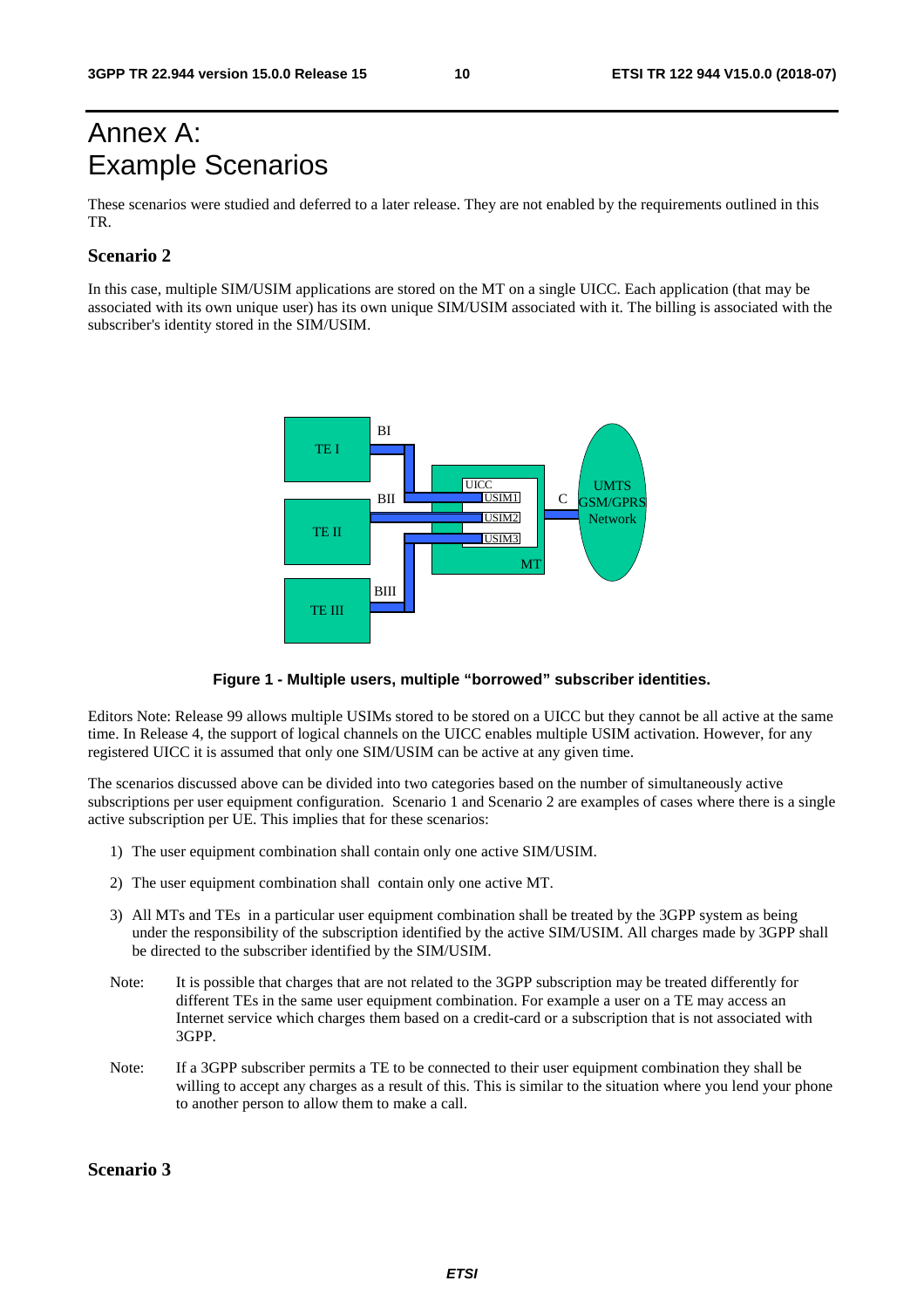In this case, every user uses subscription per device and each device (e.g. PC, PDA) have a UICC. The MT does not use an UICC, even if an UICC is physically present. In this case, each TE is independent and billed for separately. The MT in this case is used as transmitter with multiplexing capabilities and the CK and the IK are handled by the TEs





Due to security concerns this case is not possible, since USIM/SIM applications must be collocated with the Mobility Management on the MT. (It is assumed that the Mobility Management functions are located on the MT).

### **Scenario 4**

In this scenario, every user has a subscription i.e. each user has one UICC that resides in a device  $(TE + MT)$  such as the mobile phone (like in case 3). However, the user may be able to transition (henceforth, handoff) into using a different MT (which has a UICC with a SIM/USIM application resident) as shown in the figure below.





**Comments:** Hand-off during "IDLE" state may be possible for CS/PS domains using existing services offered by each domain. Significant issues arise if this must be accomplished during "active" state. The assumption is that the handoff is accomplished using existing supplementary services (call forwarding, explicit call transfer etc). This is under the assumption that after the handoff the functional split will be the same as the TE and MT split case discussed earlier.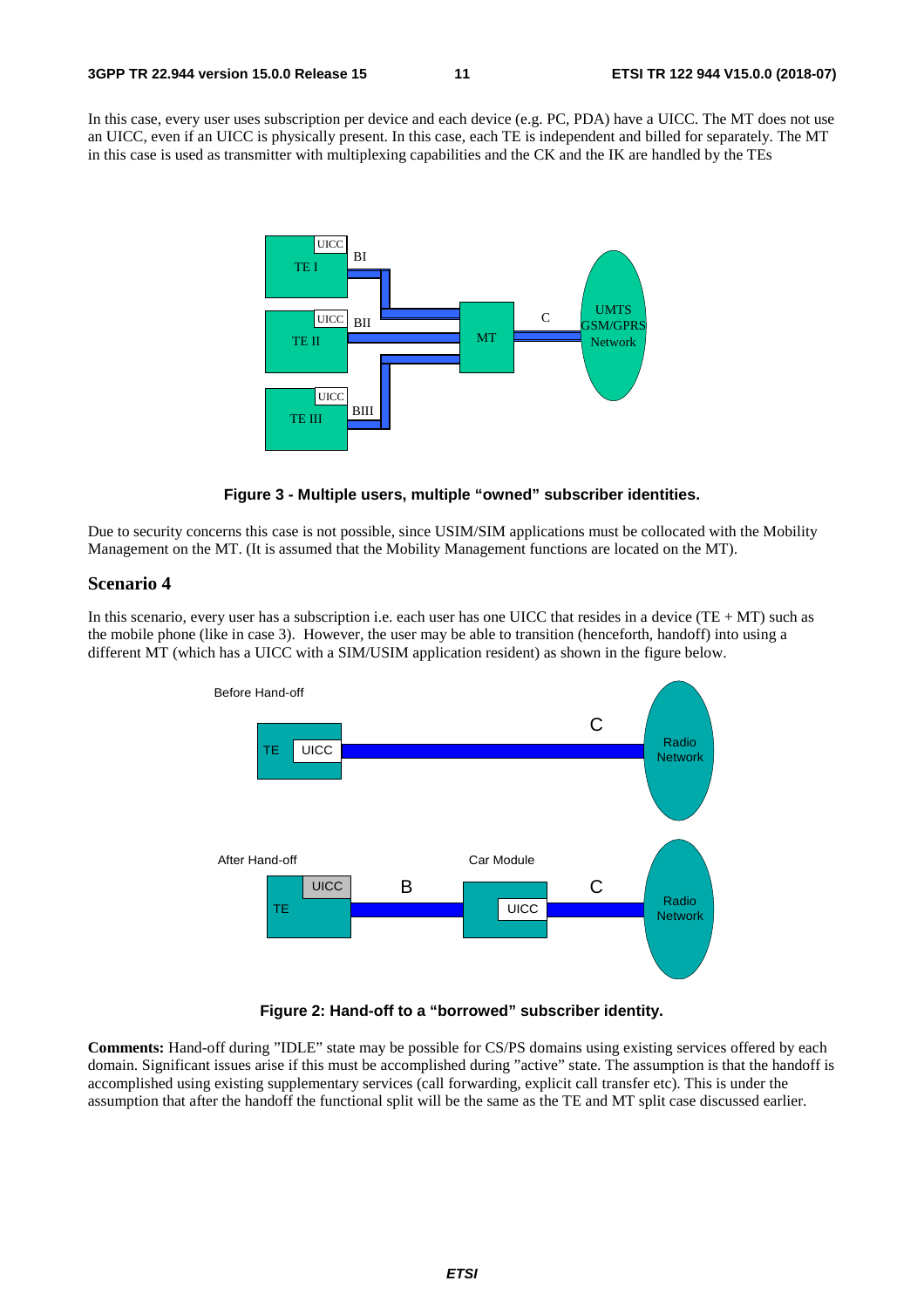

**Figure 3: Hand-off, but retain and lend "own" subscriber identity.** 

In a variation of the scenario under consideration, it may conceivably be possible to use the UICC on the TE while using a borrowed MT. However, this is not possible since the USIM/SIM application and the MM funtion should be collocated and on the MT.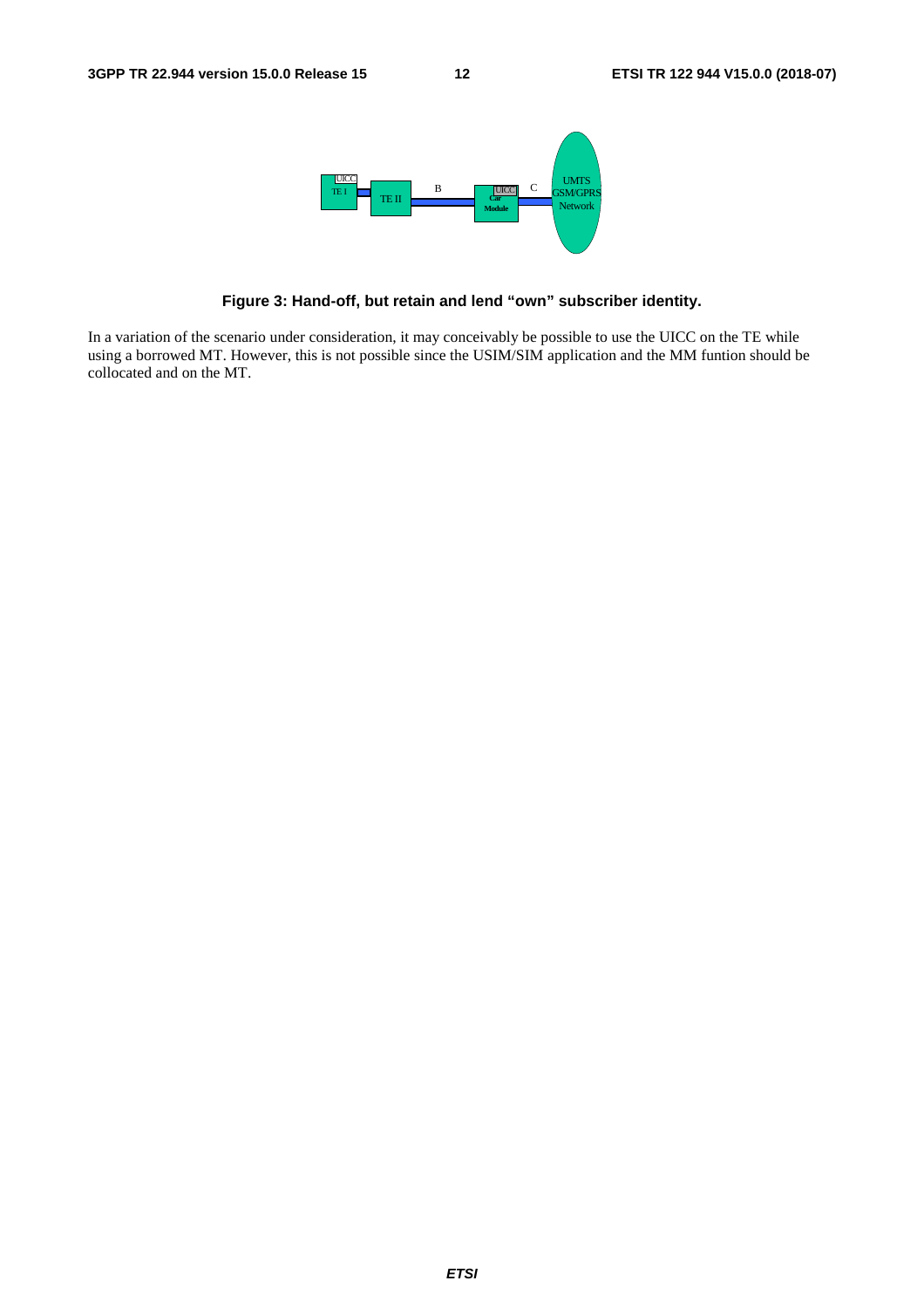## Annex B: Scenarios for possible functionality split for the Circuit domain

This annex identifies scenarios for possible functionality split for the Circuit domain. It is expected that these scenarios will aid in deciding the functionality splits to be supported. Note that the scenarios enumerated here may not be exhaustive yet and others may be added.

### **B.1 Telephony**

This section deals with circuit-switched voice Telephony.

### **B.1.1 Functional Elements**

The following functional elements are identified as being applicable to the Telephony service:

### **B.1.1.1 Call Control and Mobility Management (CC&MM)**

The Call Control and Mobility Management entity is a C-plane function which supports the signalling for call control and mobility management. The actions of the CC&MM may be initiated directly by the user using a local HMI, or by a Call Control Client on a remote device.

### **B.1.1.2 Call Control Client (CCC)**

The Call Control Client is a client that interfaces to the CC&MM to provide service. The protocol between the CCC and the CC&MM is an intermediate protocol that allows the CCC to signal its call setup and release requirements.

### **B.1.1.3 Codec**

The codec is a U-plane entity responsible for applying the radio-interface voice coding to a PCM or analogue signal.

### **B.1.1.4 Transducer**

The transducer a U-plane entity responsible for converting between physical sound waves and electrical signals.

### **B.1.1.5 Radio Resource Layers (RR)**

The Radio Resource Layers cover the C-plane and the U-plane. They are responsible for all low-level protocols on the radio interface – including the MAC and physical layers.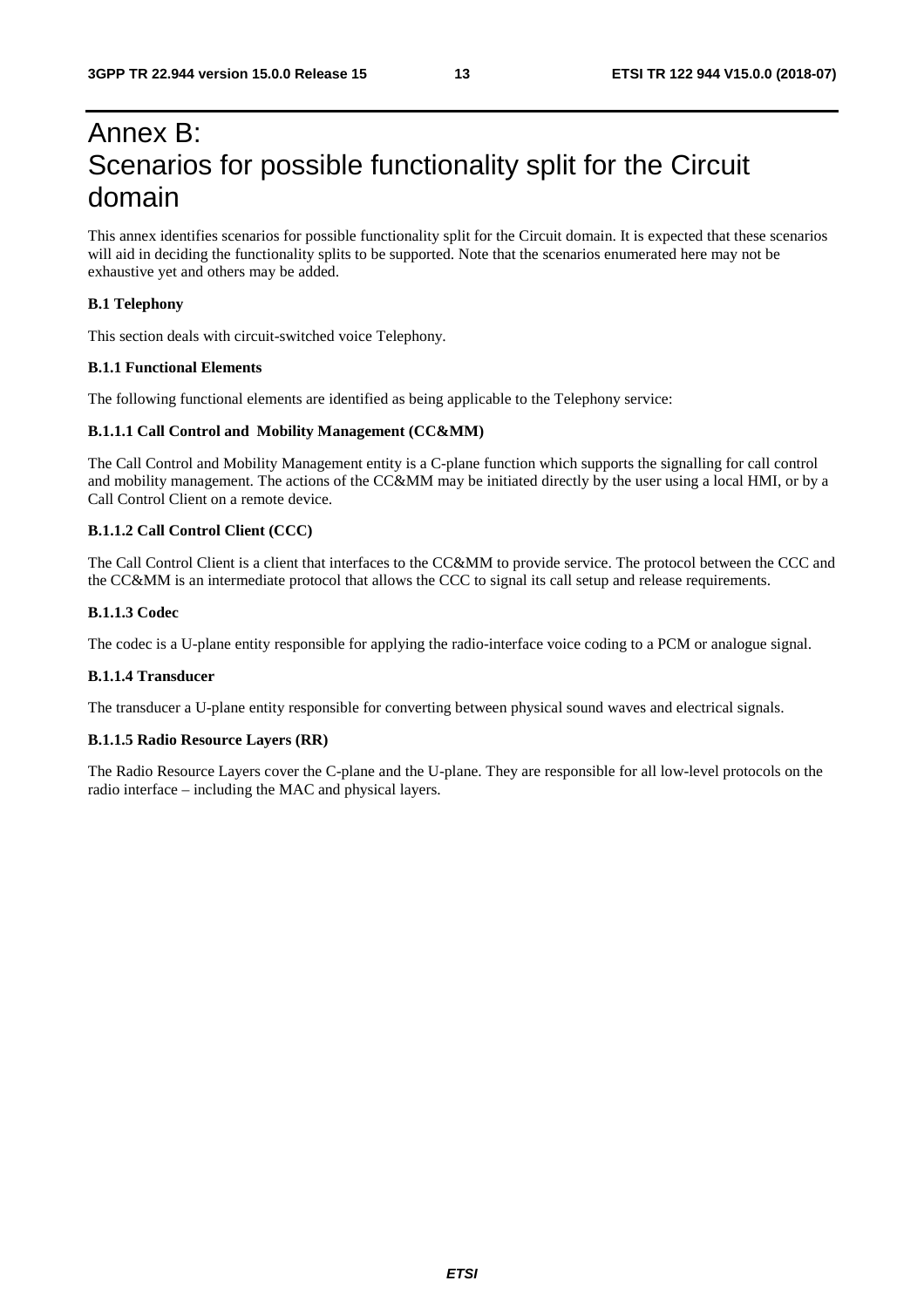### **B.1.2 Telephony Scenarios**

### **B.1.2.1 Telephony Scenario 1 - Headsets**

Telephony scenario 1 corresponds to the use of a headset to access the telephony service. Though a headset is not normally considered to be a TE, from a formal point of view it is an external device connected to the MT and therefore should strictly be included in the discussion. As the question of support for wireless headsets has frequently been mentioned in conjunction with UE-split it is felt necessary to include this scenario for completeness. The model presented is applicable to both wired and wireless headsets.

In Telephony Scenario 1 the TE only contains the transducer. All other functions are included in the MT.



### **Telephony Scenario 1**

### **B.1.2.2 Telephony Scenario 2 – Telephony Control Application in TE**

This scenario corresponds to the use of a TE (a PC or a PDA) which contains a function to control telephony calls on behalf of the user. This might be a telephone dialler application linked to a contacts database. APIs like "TAPI" are typically used to provide this interface to applications. On the R-interface the AT-command set provides some of the required functionality. In this scenario the user's voice is still handled only in the MT.





### **B.1.2.3 Telephony Scenario 3 – Telephony Supported in TE**

In this scenario the HMI for the Telephony teleservice is supported in the TE. This may correspond to a user who uses their PC or PDA to initiate calls (the above scenario), but also wants to multiplex the audio component of their calls on to their PCs sound-channel so they can also use the PC's MP3 or CD player via the same transducer.

The U-plane interface between the TE and the MT is assumed to be PCM or a similar light-weight encoding.

NOTE: This scenario raises the interesting question of TE-split! In this case it is likely the transducer is not physically integrated with the TE, but is in fact a headset connected to the TE. At this level of modelling it is assumed that the internal structure of the TE (even if it is itself made up of several components) is not important provided this doesn't change the TE-MT interface.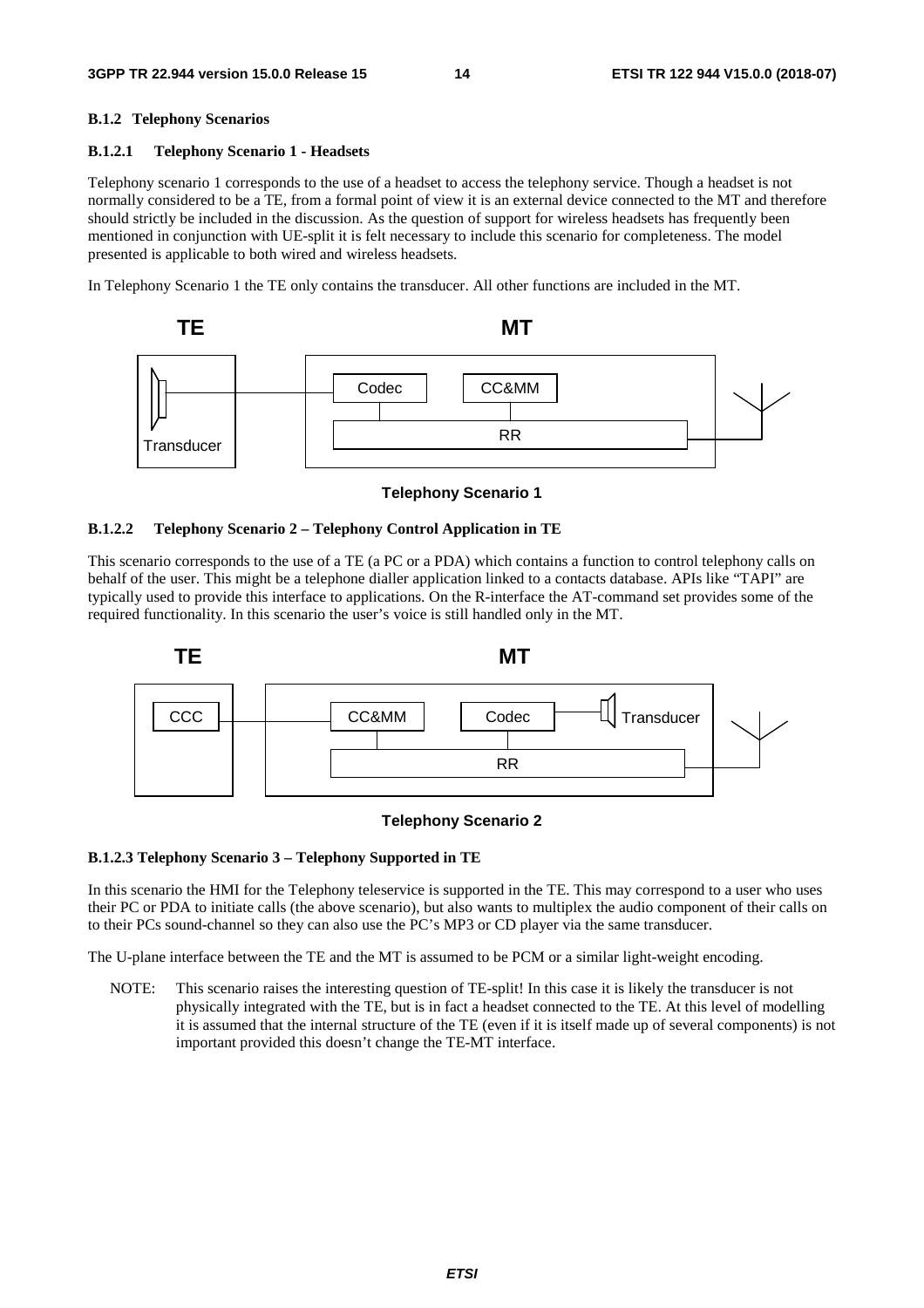

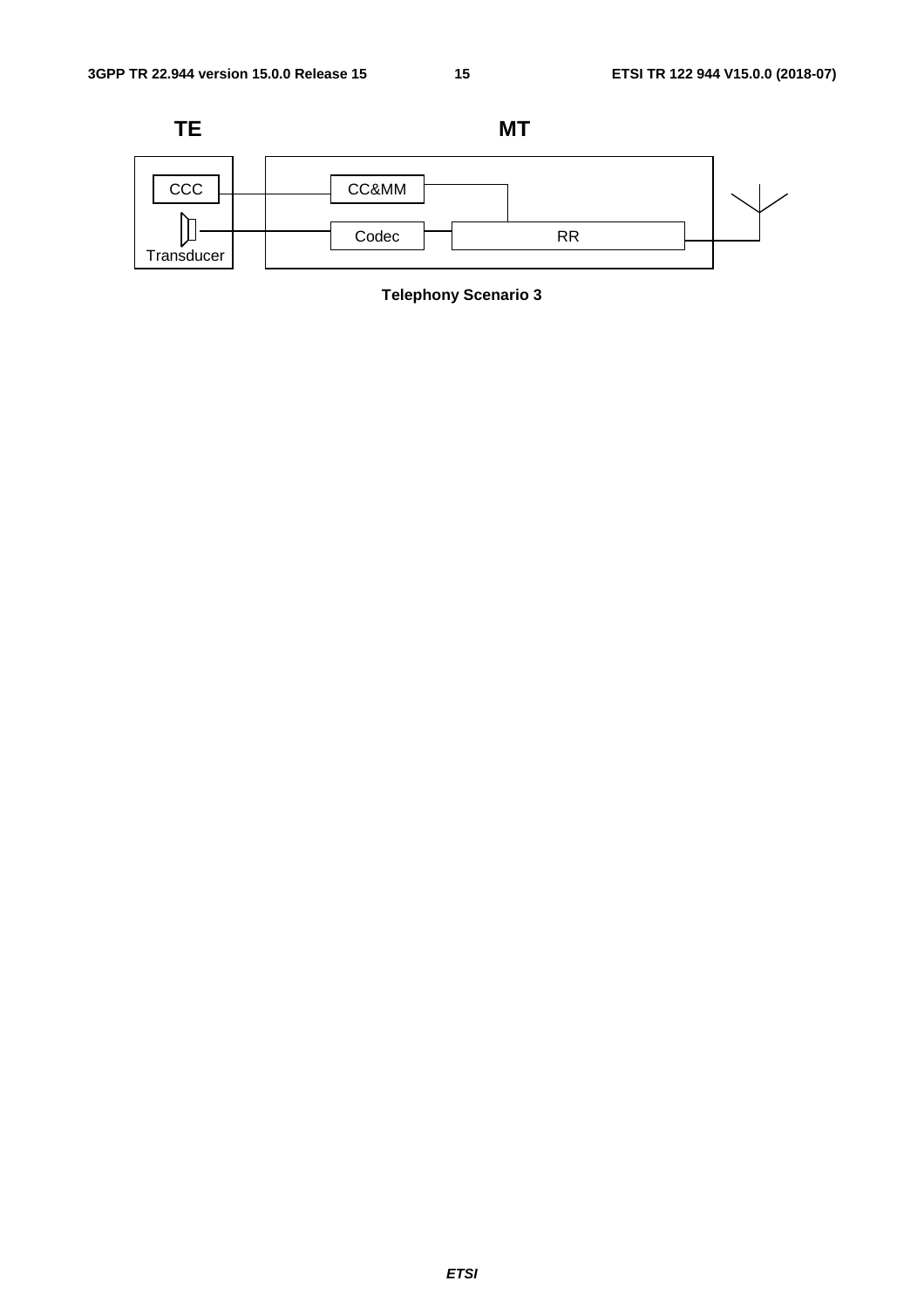### **B.2 Circuit Bearer Services**

This section deals with the circuit-mode data bearer services

### **B.2.1 Functional Elements**

The following functional elements are identified as being applicable to the Circuit Bearer Services:

### **B.2.1.1 Call Control and Mobility Management (CC&MM)**

As for telephony.

### **B.2.1.2 Call Control Client (CCC)**

As for Telephony

### **B.2.1.3 Terminal Adaptation Function (TAF)**

The TAF maps the data format on the R-interface in to the format needed for the bearer.

### **B.2.1.4 Data Termination (DT)**

The data termination is the end-point in the user-equipment for the bearer service. The DT is outside the scope of the 3GPP standard.

### **B.2.1.5 Radio Resource Layers (RR)**

As for Telephony

### **B.2.2 Circuit Bearer Scenarios**

### **B.2.2.1 Circuit Bearer Scenario 1 – PC or PDA Access**

This scenario corresponds to a PC or PDA that uses the circuit bearer service. This scenario is supported by the existing R-interface standards.



**Circuit Bearer Scenario 1**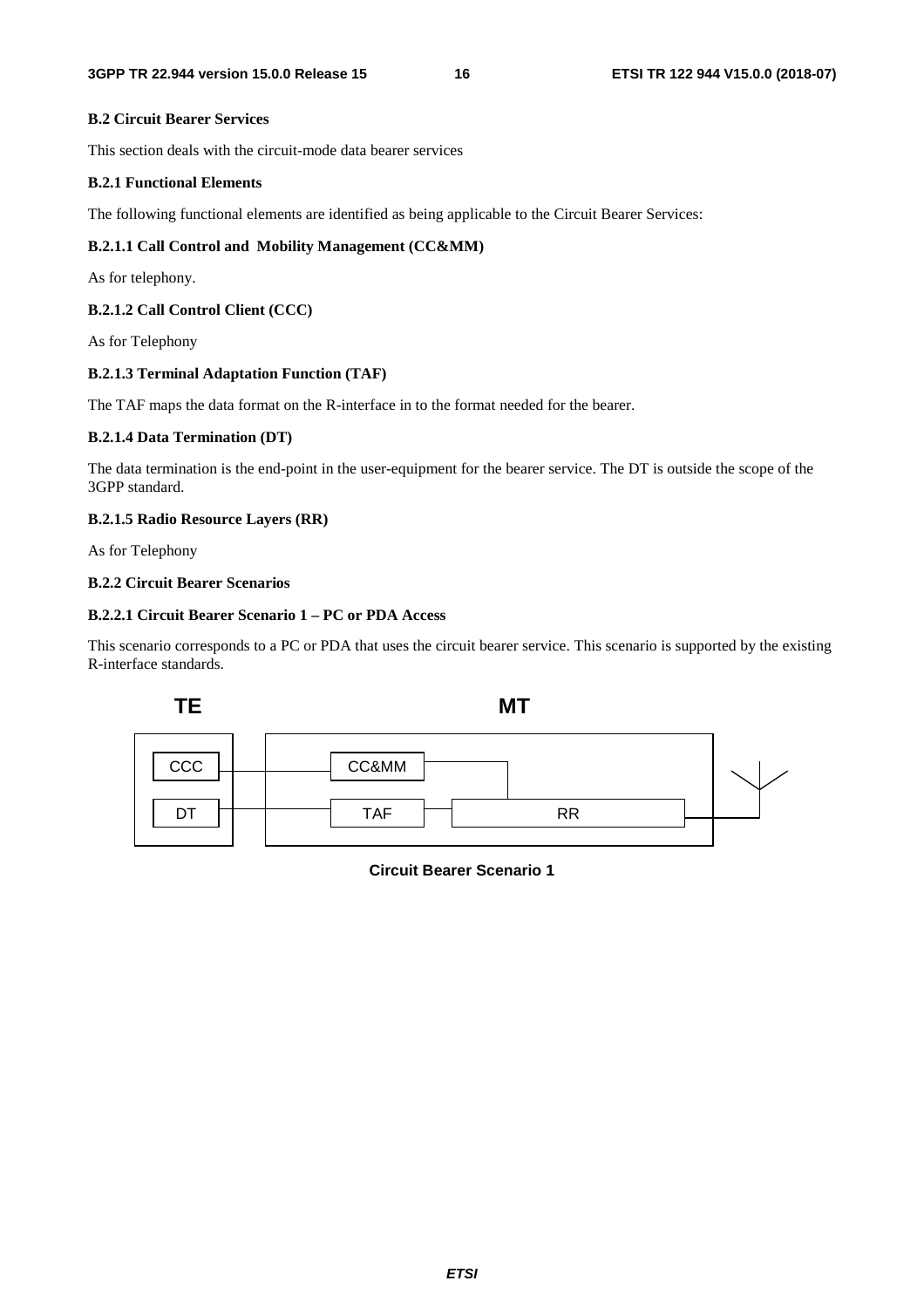### **B**.**4. Packet-Based Data Scenarios**

### **B.4.1. Functional Elements**

### **B.4.1.1 Session Management and Mobility Management (SM &MM)**

The Session Management and Mobility Management entity is a C-plane function which supports the signalling for session management and mobility management. Session management includes the establishment, management and release of PDP contexts. The actions of the SM&MM may be initiated directly by the user using a local HMI, or by a Session Management Client on a remote device. This function does not include the SIP client.

### **B.4.1.2 Session Management Client (SMC)**

The Session Management Client is a client that interfaces to the SM&MM to provide service. The protocol between the SMC and the SM&MM is an intermediate protocol that allows the SMC to signal its session setup and release requirements. This is a peer to the SM&MM and does not include SIP

### **B.4.1.3 SIP Client (SC)**

The SIP-client terminates IMS signalling in the user equipment. It is responsible for all the control signalling between the user equipment and the elements of the IMS domain in the network.

### **B.4.1.4 IP Adaptation Function (IPAF)**

The IPAF is a U-plane function that does the high-level mapping of IP data in to the UMTS bearer.

### **B.4.1.5 IP Data Termination (IPDT)**

The IP Data Termination is the end-point in the user-equipment for the IP bearer service provided by the PS-domain. Note that the IPDT is not intended to be part of the IMS. Rather it represents other IP applications that may exist.

### **B.4.1.6 IMS Media Coding (IMC)**

The IMS media coding is similar to the codec in the Telephony service. It converts media formats to those used for IMS. The IMC may support many types of media including speech and video.

### **B.4.1.7 Multimedia Transducers**

The multimedia transducers convert between the physical works and electronic representation of multimedia content. They include microphones, speakers, displays etc.

### **B.4.1.8 Radio Resource Layers (RR)**

As for telephony.

### **B.4.2 Packet-Based Data Scenarios**

### **B.4.2.1 Packed-Based Data Scenario 1 – PC or PDA Access**

This scenario corresponds to a PC or PDA that uses the packet bearer service. This scenario is partially supported by the existing R-interface standards.



**Packet Based Data Scenario**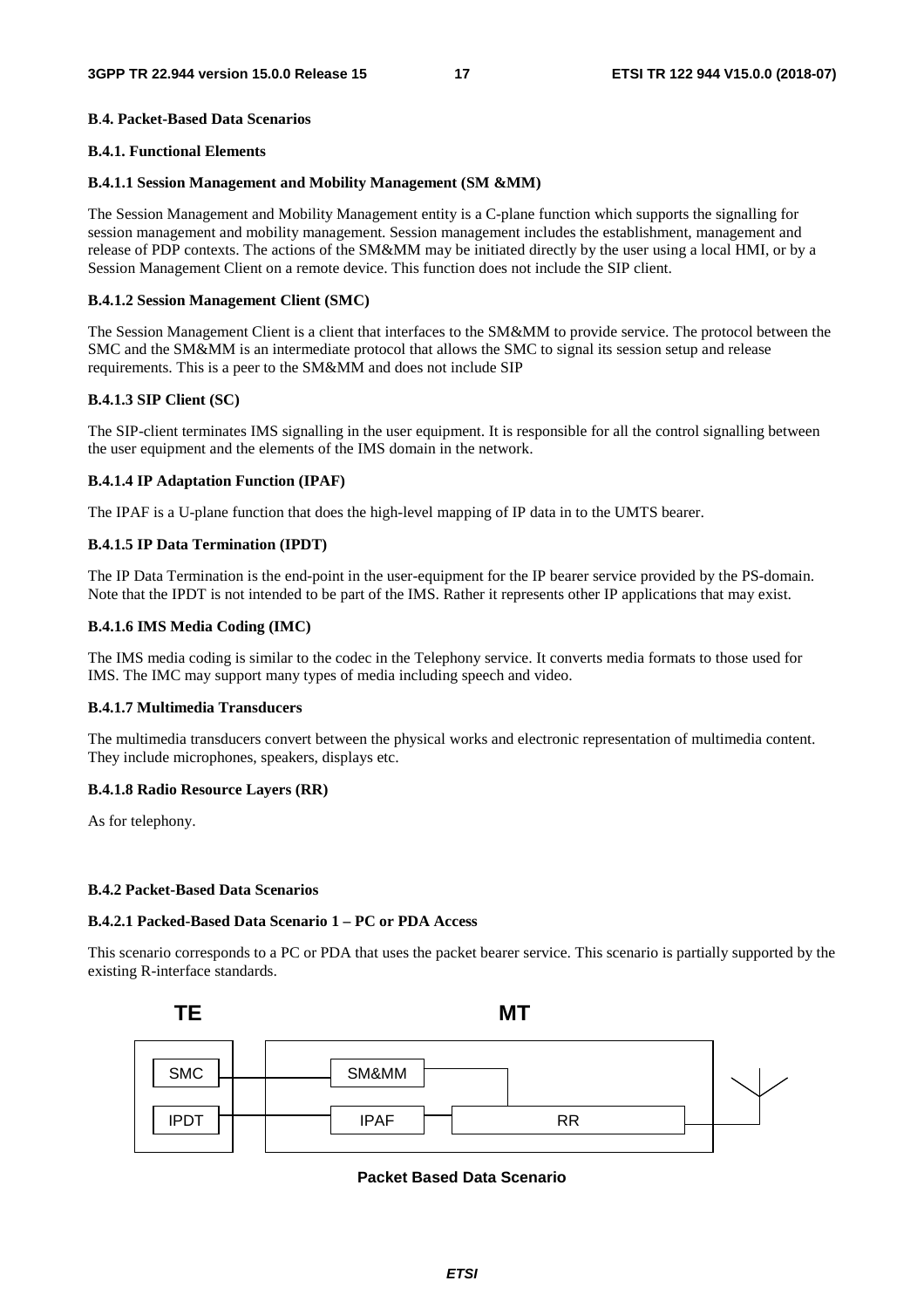### **B.4.3 IMS Scenarios**

### **B.4.3.1. IMS Scenario 1 - Headsets**

This scenario supports simple headsets by locating the IMS client in the MT and simply using the MT as a transducer. The diagram shows a simple headset plugged in to the MT. The headset may be wired or wireless. It is assumed that the headset only supports audio media. Therefore the transducers are in fact split between the MT and the TE.

Support for PCs and PDAs with limited multimedia capabilities may also conform to this model. This is for further study.

Note that on these diagrams the connections show the flow of content (for C-plane entitles "content" is the signalling they use to interact towards the network). Therefore all the internal control relationships are not fully shown. For example the SM&MM obviously interacts with the IPAF and the SIP Client, but this is not shown.



**IMS Scenario 1 – Support for Headsets** 

 In operational terms this scenario is very similar to an integrated TE/MT. Therefore it does not introduce many new requirements or problems. One item that should be considered though is the security and access control on the TE->MT interface. It is required that:

- Only headsets the user intends to access his or her MT should be able to connect to the MT. A form of access control is required on this interface.
- It should not be possible to record conversations by monitoring the TE-MT interface. Therefore some form of encryption is required if the TE-MT interface is wireless.

### **B.4.3.2. IMS Scenario 2 – Multimedia TE**

This scenario shows a multimedia SIP client and the media coding located in the TE. In this scenario the functions in the MT are essentially the same as those required in the MT for normal packet-data access (section 4.2.1 of this Annex). This scenario emphasises the requirement for the MT to effectively support QoS management and efficient mapping of data on to the radio interface.

In order to emphasise the similarity to other data access scenarios the TE has been shown to include a generic IP Data Termination (IPDT) which is outside the scope of IMS. The IPDT has been shown as dotted to indicate it is not part of the IMS components. The IPDT may represent another IP application such as a web browser.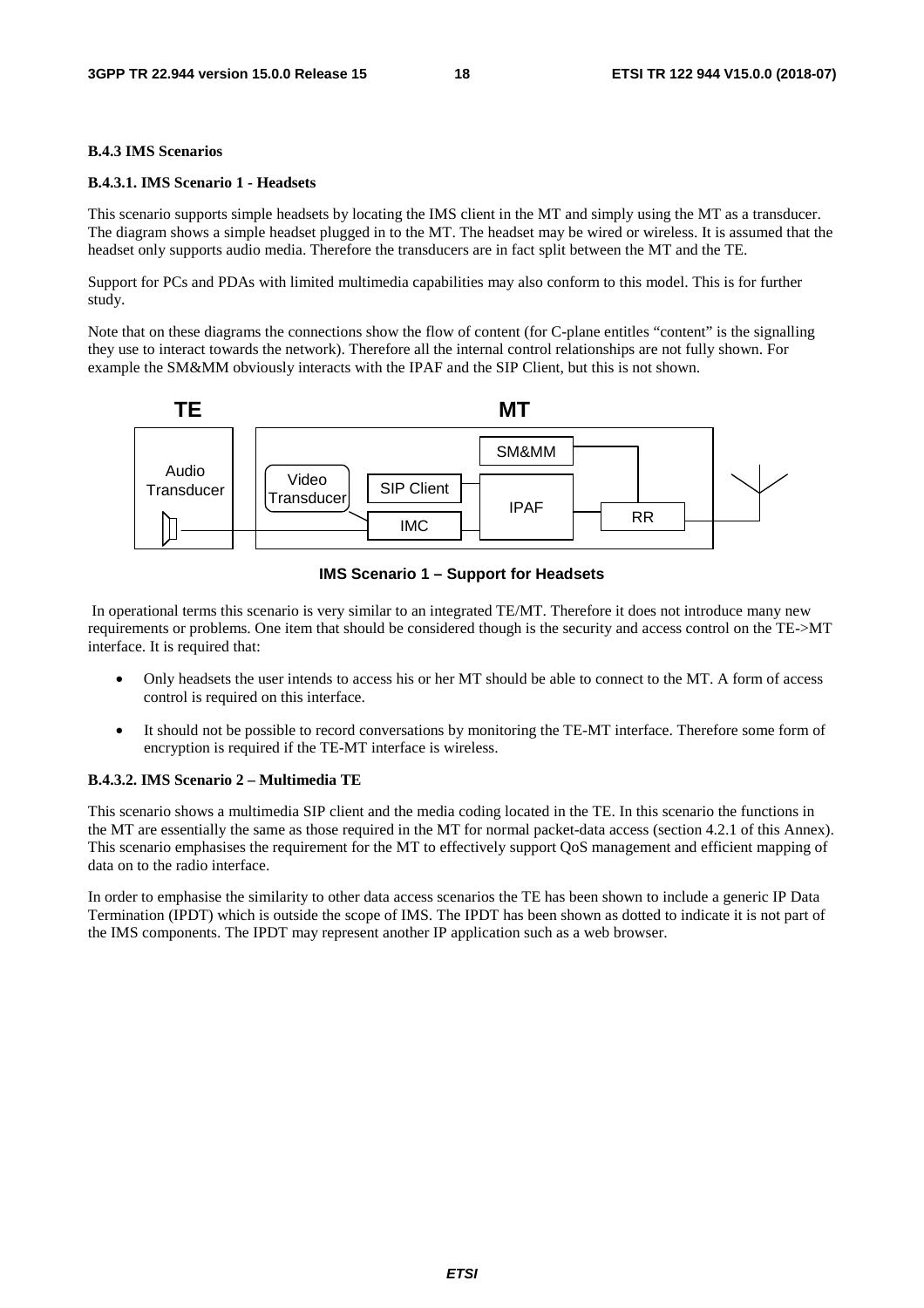

**IMS Scenario 2 – Support for Multimedia TEs** 

In this scenario important UMTS functions are located outside the MT. This means that the system aspects need to be understood. The most important of these are discussed in the following sections.

### **B.4.3.3. IMS Scenario 3 – Multimedia TE without Codecs**

This scenario is intermediate between the other two. It recognises the fact that in the short-term the implementation of media codecs presents special problems for TE hardware. Also the location of codecs outside the MT may complicate the efficient management of the radio interface. Therefore in this model the codecs are located in the MT while the SIP client is contained in the TE.

In this model the requirements and issues are similar to the case above. However some of the complexity in the areas of delay and radio efficiency are avoided. The cost of this simplification is less flexibility in terms of support of new media formats and a system design which is less compatible with other access types.



**IMS Scenario 3 – Support for Multimedia TEs without codecs** 

### **B.4.4. IMS Security and system integrity**

The TE – MT link needs to include both confidentiality and access control. These security requirements are similar in any UE-split scenario including the IMS-headset scenario described above.

Locating UMTS functions such as the SIP client outside the MT may be seen as introducing other security risks that arise because of malicious or poorly implemented SIP clients, however these security risks exist for non-split UEs as well. The network must therefore be secure against attacks which may result from maliciously modified SIP clients.

It is possible that the client may attempt to attack nodes in the IMS directly. In order to control this the IMS must include adequate firewalling and IP-based security procedures. These functions should be placed in the network rather than the user equipment so that they cannot be tampered with, and so they can be adapted to meet new threats. Because of the IP-based nature of IMS the security of this network from IP-based attacks needs to be considered whether or not IMS clients are implemented in the TE according to the standard.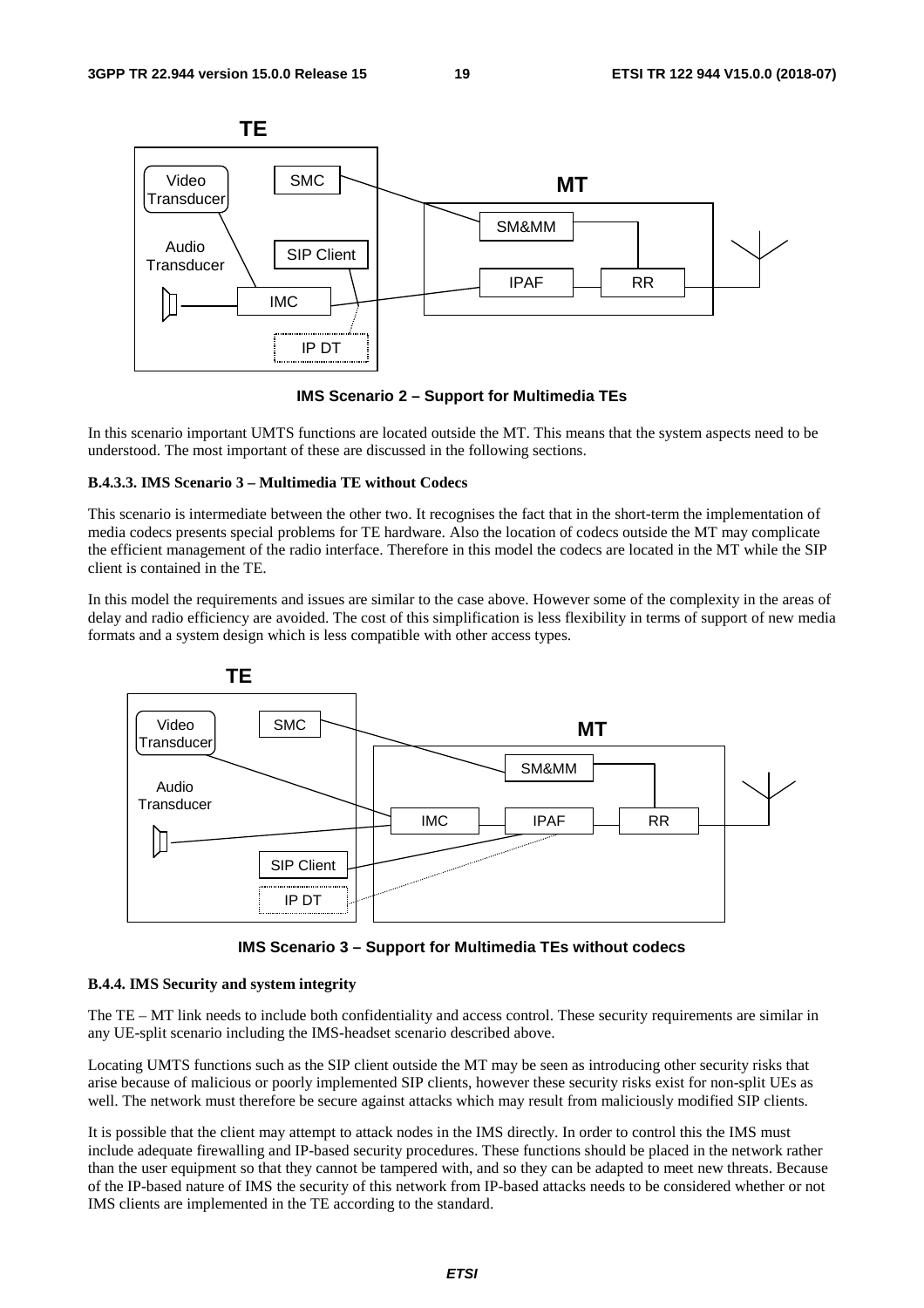### **B.4.5 End to end delay**

End to end delay in IMS scenario 2 is a function of many factors. These includes the hardware on the TE, the codecs in the TE, the mapping of data over the TE-MT interface and the UMTS radio interface. In order to ensure that systemwide delay is managed it is important that:

- The total maximum end-to-end delay limits are defined in 3GPP
- A delay budget is created showing the maximum contribution to the delay at each point in the network
- The technical design of the standard takes in to account delay aspects, and that the interfaces are created in a way where both the theoretical and practical delay consequences are compatible with the delay budget.
- Approved implementations are tested to ensure they meet delay requirements.

### **5.3 Radio Efficiency**

This scenario is not necessarily less radio efficient than other IMS scenarios provided that:

- The MT has sufficient information about the different IP streams it is transporting to map then on to the correct radio access bearer, and
- The IP header compression mechanism on the radio interface supports header stripping and reassembly to support the transparency of the service.

The first point requires developments in the TE's operating system and also on the TE-MT interface.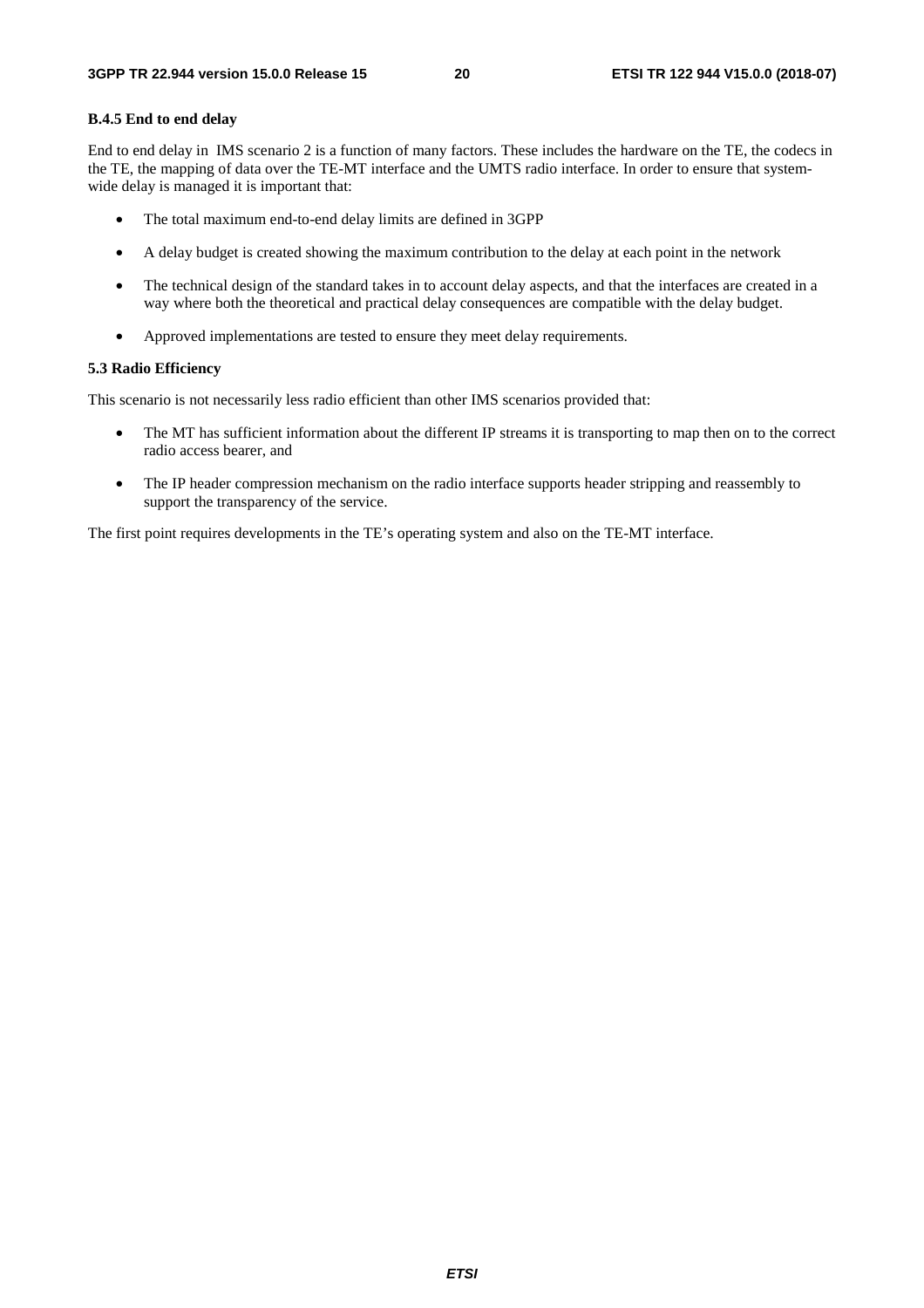## Annex C: Change history

| <b>Change history</b> |                |                     |                          |           |                |       |     |                                              |        |            |                              |
|-----------------------|----------------|---------------------|--------------------------|-----------|----------------|-------|-----|----------------------------------------------|--------|------------|------------------------------|
| <b>TSG SA#</b>        | <b>SA Doc.</b> | <b>SA1 Doc</b>      | <b>Spec</b>              | <b>CR</b> | <b>Rev Rel</b> |       | Cat | Subject/Comment                              | Old    | <b>New</b> | <b>Work</b><br><b>Item</b>   |
|                       |                | SP-020064 S1-020664 | 22.944                   |           |                |       |     | Approved at SP-15                            | 2.0.0  | 5.0.0      |                              |
| SP-16                 |                | SP-020253 S1-021134 | 22.944                   | 001       |                | Rel-5 | F   | <b>Editorial Corrections to TR</b><br>22.944 | 5.0.0  | 5.1.0      | <b>UESPLIT-</b><br><b>TR</b> |
| SP-16                 |                | SP-020253 S1-021132 | 22.944                   | 002       |                | Rel-5 | F   | UICC in UE-split                             | 5.0.0  | 5.1.0      | UESPLIT-<br><b>TR</b>        |
| SP-26                 |                | SP-040744 S1-040997 | 22.944                   |           |                | Rel-6 |     | Updated from Rel-5 to Rel-6                  | 5.1.0  | 6.0.0      |                              |
| SP-36                 |                |                     | 22.944                   |           |                | Rel-7 |     | Updated from Rel-6 to Rel-7                  | 6.0.0  | 7.0.0      |                              |
| SP-42                 |                |                     |                          |           |                | Rel-8 |     | Updated from Rel-7 to Rel-8                  | 7.0.0  | 8.0.0      |                              |
| $SP-42$               |                |                     |                          |           |                | Rel-8 |     | Updated from Rel-7 to Rel-8                  | 7.0.0  | 8.0.0      |                              |
| SP-46                 |                |                     | $\overline{\phantom{a}}$ |           |                |       |     | Updated to Rel-9 by MCC                      | 8.0.0  | 9.0.0      |                              |
| 2011-03               |                |                     | $\overline{\phantom{a}}$ |           | ۰              |       |     | Update to Rel-10 version (MCC)               | 9.0.0  | 10.0.0     |                              |
| 2012-09               |                |                     |                          |           |                |       |     | Updated to Rel-11 by MCC                     | 10.0.0 | 11.0.0     |                              |
| 2014-10               |                |                     |                          |           |                |       |     | Updated to Rel-12 by MCC                     | 11.0.0 | 12.0.0     |                              |
| 2015-12               |                |                     |                          |           |                |       |     | Updated to Rel-13 by MCC                     | 12.0.0 | 13.0.0     |                              |
| 2017-03               |                |                     | $\overline{\phantom{a}}$ |           |                |       |     | Updated to Rel-14 by MCC                     | 13.0.0 | 14.0.0     |                              |
| 2018-06               |                |                     | $\overline{\phantom{a}}$ |           |                |       |     | Updated to Rel-15 by MCC                     | 14.0.0 | 15.0.0     |                              |